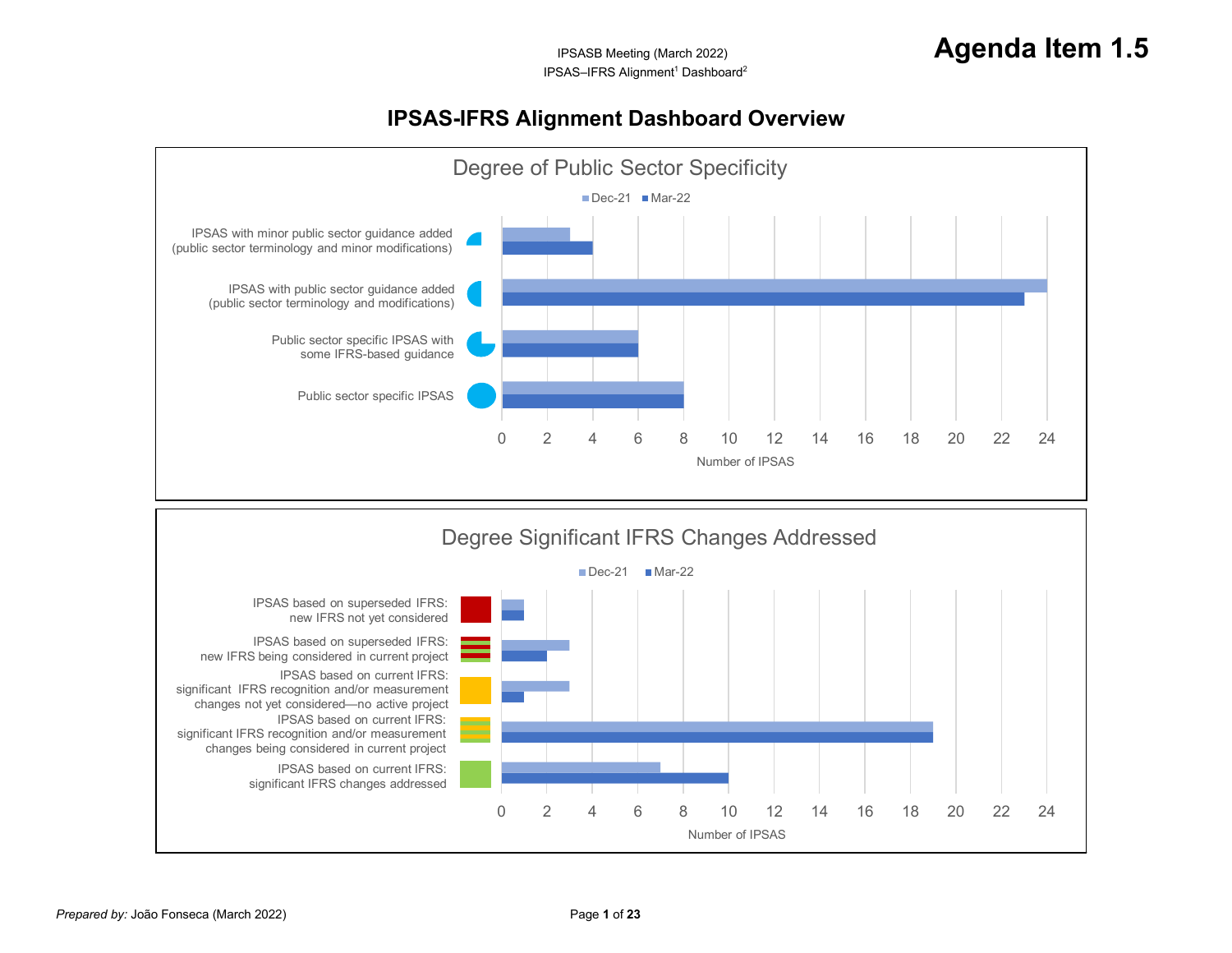### <span id="page-1-0"></span>**CONTENTS**

## **Alignment Impact of Key Changes Since December 2021**

### **IPSASB's Pronouncements:**

- IPSAS 43, *Leases* (January 2022)—Alignment with IFRS 16, *Leases*, with minor public sector adaptation.
- *Improvements to IPSAS, 2021* (January 2022)—Includes IFRS-aligned amendments to IPSAS 17, IPSAS 19, IPSAS 29, IPSAS 30, IPSAS 33, and IPSAS 41.

### **IASB's Pronouncements:**

 *Initial Application of IFRS 17 and IFRS 9–Comparative Information* (December 2021)—IFRS 9 amendment to be addressed in an IPSASB's Improvements project. IFRS 17-related amendment does not impact IPSAS alignment because there is no equivalent IPSAS.

<sup>&</sup>lt;sup>1</sup> The term 'alignment' refers to the formal processes the IPSASB follows to assess the applicability of IFRS and/or GFS requirements when developing pronouncements which faithfully represent the economic substance of transactions in the public sector. Through these processes the IPSASB aims to reduce unnecessary differences with these sources of guidance when they can also be applied in the public sector context.

<sup>2</sup> Staff assessment

**Key:** IPSAS = International Public Sector Accounting Standard; RPG = Recommended Practice Guideline; IFRIC = International Financial Reporting Interpretation Committee; IFRS = International Financial Reporting Standard; IAS = International Accounting Standard; PS = Practice Statement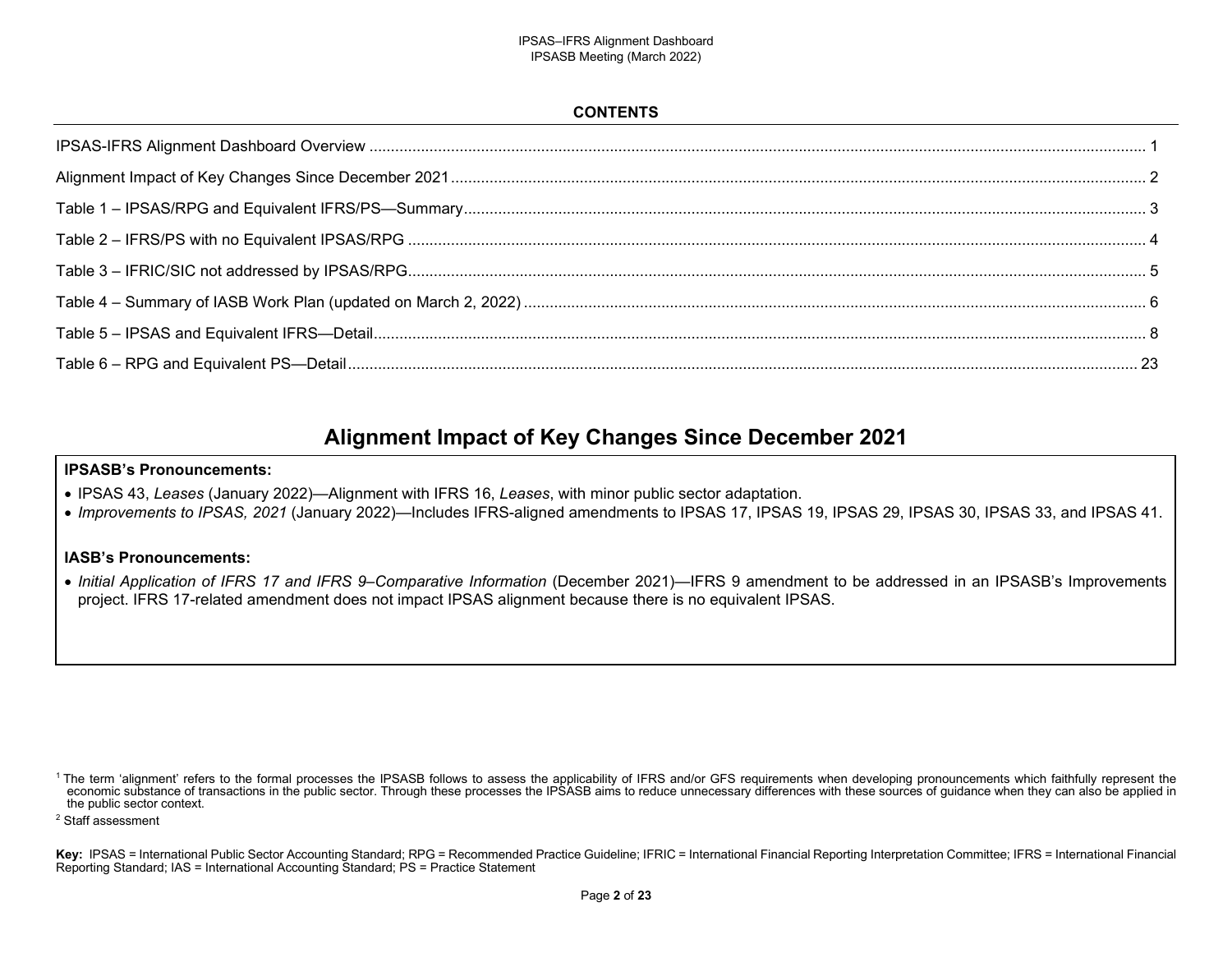|                                                                          |                                | i unic        | <b>URUITY &amp; GIN Equivalent</b>                                                              |                                  |
|--------------------------------------------------------------------------|--------------------------------|---------------|-------------------------------------------------------------------------------------------------|----------------------------------|
| <b>IPSAS/RPG</b>                                                         | <b>IFRS/PS</b>                 | <b>Status</b> | <b>IPSAS/RPG</b>                                                                                | <b>IFRS/PS</b>                   |
| 1, Presentation of Financial<br><b>Statements</b>                        | IAS <sub>1</sub>               |               | 21, Impairment of Non-Cash-<br><b>Generating Assets</b>                                         | <b>IAS 36</b>                    |
| 2. Cash Flow Statements                                                  | IAS <sub>7</sub>               |               | 22, Disclosure of Financial<br><b>Information about the General</b><br><b>Government Sector</b> |                                  |
| 3, Accounting Policies, Changes<br>in Accounting Estimates and<br>Errors | IAS <sub>8</sub>               |               | 23, Revenue from Non-Exchange<br><b>Transactions (Taxes and Transfers)</b>                      |                                  |
| 4, The Effects of Changes in<br><b>Foreign Exchange Rates</b>            | IAS 21.<br>IFRIC <sub>22</sub> |               | 24, Presentation of Budget<br><b>Information in Financial Statements</b>                        |                                  |
| 5, Borrowing Costs                                                       | <b>IAS 23</b>                  |               | 26, Impairment of Cash-Generating<br>Assets                                                     | <b>IAS 36</b>                    |
| 9, Revenue from Exchange<br><b>Transactions</b>                          | <b>IAS 18</b>                  |               | 27, Agriculture                                                                                 | <b>IAS 41</b>                    |
| 10, Financial Reporting in<br><b>Hyperinflationary Economies</b>         | <b>IAS 29</b>                  |               | 28, Financial Instruments:<br><b>Presentation</b>                                               | <b>IAS 32.</b><br><b>IFRIC 2</b> |
| 11, Construction Contracts                                               | <b>IAS 11</b>                  |               | 29, Financial Instruments:<br><b>Recognition and Measurement</b>                                | IAS 39.<br><b>IFRIC 16</b>       |
| 12, Inventories                                                          | IAS <sub>2</sub>               |               | 30, Financial Instruments:<br><b>Disclosures</b>                                                | <b>IFRS7</b>                     |
| 14, Events after the Reporting<br>Date                                   | <b>IAS 10</b>                  |               | 31, Intangible Assets                                                                           | IAS 38,<br><b>SIC 32</b>         |
| 16, Investment Property                                                  | <b>IAS 40</b>                  |               | 32, Service Concession<br><b>Arrangements: Grantor</b>                                          | <b>IFRIC 12</b><br><b>SIC 29</b> |
| 17, Property, Plant, and<br><b>Equipment</b>                             | <b>IAS 16</b>                  |               | 33, First-time Adoption of Accrual<br><b>Basis IPSASs</b>                                       | <b>IFRS1</b>                     |
| 18, Segment Reporting                                                    | <b>IAS 14</b>                  |               | 34, Separate Financial Statements                                                               | <b>IAS 27</b>                    |
| 19, Provisions, Contingent<br><b>Liabilities and Contingent Assets</b>   | <b>IAS 37</b>                  |               | 35, Consolidated Financial<br><b>Statements</b>                                                 | IFRS 10                          |
| 20, Related Party Disclosures                                            | <b>IAS 24</b>                  |               | 36, Investments in Associates and<br>Joint <i>Vanturas</i>                                      | <b>IAS 28</b>                    |

## <span id="page-2-13"></span><span id="page-2-12"></span><span id="page-2-11"></span><span id="page-2-10"></span><span id="page-2-9"></span><span id="page-2-8"></span>**Table 1 – IPSAS/RPG and Equivalent IFRS/PS—Summary**

<span id="page-2-29"></span><span id="page-2-28"></span><span id="page-2-15"></span><span id="page-2-14"></span>

| <b>PSAS/RPG</b>                              | <b>IFRS/PS</b>                 | <b>Status</b> | <b>IPSAS/RPG</b>                                                                                | <b>IFRS/PS</b>                | <b>Status</b> | <b>IPSAS/RPG</b>                                                                   | <b>IFRS/PS</b>                              | <b>Status</b> |
|----------------------------------------------|--------------------------------|---------------|-------------------------------------------------------------------------------------------------|-------------------------------|---------------|------------------------------------------------------------------------------------|---------------------------------------------|---------------|
| ation of Financial                           | IAS <sub>1</sub>               |               | 21, Impairment of Non-Cash-<br><b>Generating Assets</b>                                         | <b>IAS 36</b>                 |               | 37, Joint Arrangements                                                             | IFRS 11                                     |               |
| ow Statements                                | IAS <sub>7</sub>               |               | 22, Disclosure of Financial<br><b>Information about the General</b><br><b>Government Sector</b> |                               |               | 38, Disclosure of Interests in Other<br><b>Entities</b>                            | IFRS 12                                     |               |
| ting Policies, Changes<br>ting Estimates and | IAS 8                          |               | 23, Revenue from Non-Exchange<br><b>Transactions (Taxes and Transfers)</b>                      |                               |               | 39, Employee Benefits                                                              | <b>IAS 19</b>                               |               |
| ects of Changes in<br>change Rates           | IAS 21,<br>IFRIC <sub>22</sub> |               | 24, Presentation of Budget<br><b>Information in Financial Statements</b>                        |                               |               | 40, Public Sector Combinations                                                     | IFRS 3                                      |               |
| ng Costs                                     | <b>IAS 23</b>                  |               | 26, Impairment of Cash-Generating<br><b>Assets</b>                                              | <b>IAS 36</b>                 |               | 41, Financial Instruments                                                          | IFRS 9,<br>IFRIC 16.<br>IFRIC <sub>19</sub> |               |
| e from Exchange<br><u>ns</u>                 | <b>IAS 18</b>                  |               | 27, Agriculture                                                                                 | <b>IAS 41</b>                 |               | 42, Social Benefits                                                                |                                             |               |
| ial Reporting in<br>tionary Economies        | <b>IAS 29</b>                  |               | 28, Financial Instruments:<br><b>Presentation</b>                                               | IAS 32,<br>IFRIC <sub>2</sub> |               | 43, Leases                                                                         | IFRS 16                                     |               |
| <b>uction Contracts</b>                      | <b>IAS 11</b>                  |               | 29, Financial Instruments:<br><b>Recognition and Measurement</b>                                | IAS 39,<br>IFRIC 16           |               |                                                                                    |                                             |               |
| <u>ories</u>                                 | IAS <sub>2</sub>               |               | 30, Financial Instruments:<br><b>Disclosures</b>                                                | IFRS <sub>7</sub>             |               | <b>Financial Reporting under the Cash</b><br><b>Basis of Accounting</b>            |                                             |               |
| after the Reporting                          | <b>IAS 10</b>                  |               | 31, Intangible Assets                                                                           | IAS 38,<br><b>SIC 32</b>      |               |                                                                                    |                                             |               |
| nent Property                                | <b>IAS 40</b>                  |               | 32, Service Concession<br><b>Arrangements: Grantor</b>                                          | IFRIC 12.<br><b>SIC 29</b>    |               | RPG 1, Reporting on the Long-Term<br><b>Sustainability of an Entity's Finances</b> |                                             |               |
| ty, Plant, and                               | <b>IAS 16</b>                  |               | 33, First-time Adoption of Accrual<br><b>Basis IPSASs</b>                                       | IFRS <sub>1</sub>             |               | RPG 2, Financial Statement<br><b>Discussion and Analysis</b>                       | PS <sub>1</sub><br>Management<br>Commentary |               |
| ent Reporting                                | <b>IAS 14</b>                  |               | 34, Separate Financial Statements                                                               | <b>IAS 27</b>                 |               | <b>RPG 3, Reporting Service</b><br><b>Performance Information</b>                  |                                             |               |
| ions, Contingent<br>and Contingent Assets    | <b>IAS 37</b>                  |               | 35, Consolidated Financial<br><b>Statements</b>                                                 | IFRS 10                       |               |                                                                                    |                                             |               |
| d Party Disclosures                          | <b>IAS 24</b>                  |               | 36, Investments in Associates and<br><b>Joint Ventures</b>                                      | <b>IAS 28</b>                 |               |                                                                                    |                                             |               |

<span id="page-2-7"></span><span id="page-2-6"></span><span id="page-2-5"></span><span id="page-2-4"></span><span id="page-2-3"></span><span id="page-2-2"></span><span id="page-2-1"></span><span id="page-2-0"></span>

|                |                           |               | $\frac{1}{2}$                                           |                                         |               |  |  |  |  |  |
|----------------|---------------------------|---------------|---------------------------------------------------------|-----------------------------------------|---------------|--|--|--|--|--|
|                | <b>IFRS/PS</b>            | <b>Status</b> | <b>IPSAS/RPG</b>                                        | <b>IFRS/PS</b>                          | <b>Status</b> |  |  |  |  |  |
|                | <b>IAS 36</b>             |               | 37, Joint Arrangements                                  | IFRS 11                                 |               |  |  |  |  |  |
|                |                           |               | 38, Disclosure of Interests in Other<br><b>Entities</b> | IFRS 12                                 |               |  |  |  |  |  |
| <u>s)</u>      |                           |               | 39, Employee Benefits                                   | <b>IAS 19</b>                           |               |  |  |  |  |  |
| <u>s</u>       |                           |               | 40, Public Sector Combinations                          | <b>IFRS3</b>                            |               |  |  |  |  |  |
| $\overline{q}$ | <b>IAS 36</b>             |               | 41, Financial Instruments                               | IFRS 9,<br>IFRIC 16.<br><b>IFRIC 19</b> |               |  |  |  |  |  |
|                | <b>IAS 41</b>             |               | 42, Social Benefits                                     |                                         |               |  |  |  |  |  |
|                | IAS 32,<br><b>IFRIC 2</b> |               | 43, Leases                                              | IFRS 16                                 |               |  |  |  |  |  |
|                |                           |               |                                                         |                                         |               |  |  |  |  |  |

<span id="page-2-31"></span><span id="page-2-30"></span><span id="page-2-19"></span><span id="page-2-18"></span><span id="page-2-17"></span><span id="page-2-16"></span>

| <b>Financial Reporting under the Cash</b><br><b>Basis of Accounting</b> |  |  |
|-------------------------------------------------------------------------|--|--|
|-------------------------------------------------------------------------|--|--|

<span id="page-2-38"></span><span id="page-2-37"></span><span id="page-2-36"></span><span id="page-2-35"></span><span id="page-2-34"></span><span id="page-2-33"></span><span id="page-2-32"></span><span id="page-2-27"></span><span id="page-2-26"></span><span id="page-2-25"></span><span id="page-2-24"></span><span id="page-2-23"></span><span id="page-2-22"></span><span id="page-2-21"></span><span id="page-2-20"></span>

| <b>Concession</b><br>ts: Grantor | IFRIC 12,<br><b>SIC 29</b> | RPG 1, Reporting on the Long-Term<br><b>Sustainability of an Entity's Finances</b> |                                        |  |
|----------------------------------|----------------------------|------------------------------------------------------------------------------------|----------------------------------------|--|
| <b>Adoption of Accrual</b>       | <b>IFRS1</b>               | <b>RPG 2, Financial Statement</b><br><b>Discussion and Analysis</b>                | <b>PS1</b><br>Management<br>Commentary |  |
| <b>Financial Statements</b>      | <b>IAS 27</b>              | <b>RPG 3, Reporting Service</b><br><b>Performance Information</b>                  |                                        |  |

<span id="page-2-40"></span><span id="page-2-39"></span>Note: The IPSASB views the Cash Basis IPSAS as an important steppingstone on the journey to full accrual accounting rather than an end in itself.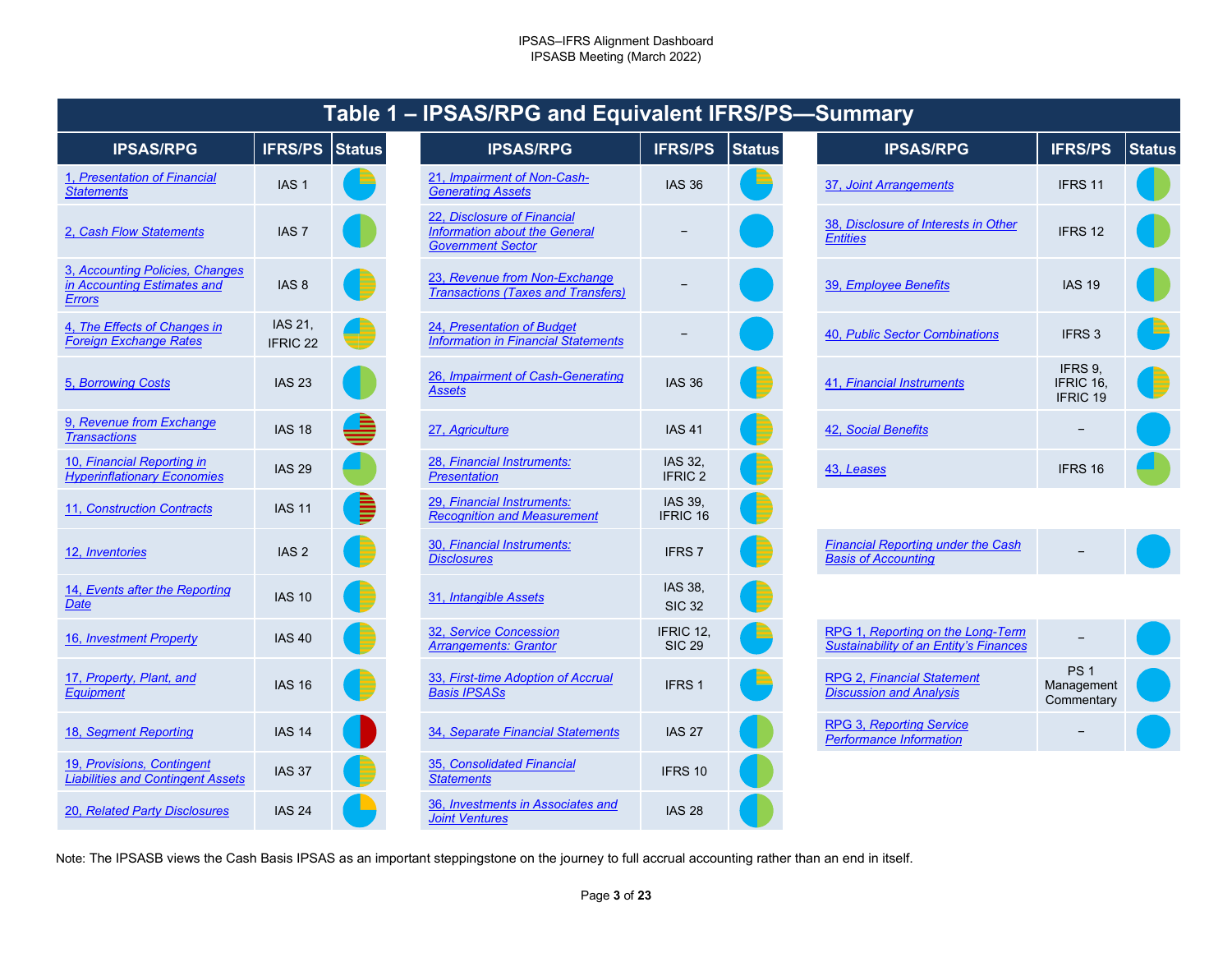<span id="page-3-0"></span>

| Table 2 – IFRS/PS with no Equivalent IPSAS/RPG <sup>12</sup>                         |               |                                                                                                                                                                                               |  |                                                                                              |               |                                                                                                                                                                                                                            |  |  |
|--------------------------------------------------------------------------------------|---------------|-----------------------------------------------------------------------------------------------------------------------------------------------------------------------------------------------|--|----------------------------------------------------------------------------------------------|---------------|----------------------------------------------------------------------------------------------------------------------------------------------------------------------------------------------------------------------------|--|--|
| <b>IFRS</b>                                                                          | <b>Status</b> | <b>Comments</b>                                                                                                                                                                               |  | IAS/PS                                                                                       | <b>Status</b> | <b>Comments</b>                                                                                                                                                                                                            |  |  |
| <b>IFRS 2 Share-based Payment</b>                                                    |               | Entities reporting on IPSAS basis<br>generally do not give share-based<br>payment compensation.                                                                                               |  | IAS 12 Income Taxes                                                                          |               | Entities reporting on IPSAS basis<br>generally do not pay income taxes.                                                                                                                                                    |  |  |
| <b>IFRS 5 Non-current Assets Held for Sale and</b><br><b>Discontinued Operations</b> |               | <b>IPSASB Non-current Assets Held for</b><br>Sale and Discontinued Operations<br>project                                                                                                      |  | IAS 20 Accounting for Government<br><b>Grants and Disclosure of Government</b><br>Assistance |               | Being considered through IPSASB<br>Revenue project.                                                                                                                                                                        |  |  |
| IFRS 6 Exploration for and Evaluation of<br><b>Mineral Resources</b>                 |               | <b>IPSASB Natural Resources project</b>                                                                                                                                                       |  | IAS 26 Accounting and Reporting by<br><b>Retirement Benefit Plans</b>                        |               | <b>IPSASB Retirement Benefit Plans</b><br>project                                                                                                                                                                          |  |  |
| <b>IFRS 13 Fair Value Measurement</b>                                                |               | <b>IPSASB Measurement project</b>                                                                                                                                                             |  | IAS 33 Earnings per Share                                                                    |               | Public sector entities generally do<br>not issue equity.                                                                                                                                                                   |  |  |
| <b>IFRS 14 Regulatory Deferral Accounts</b>                                          |               | Monitoring development of ongoing<br>IASB project Rate-regulated Activities.                                                                                                                  |  | IAS 34 Interim Financial Reporting                                                           |               | Limited interest given current<br>priority to get governments onto<br>accrual-based end year reporting.                                                                                                                    |  |  |
| <b>IFRS 17 Insurance Contracts</b>                                                   |               | Option to use IFRS 17 directly<br>included in IPSAS 42, Social Benefits.                                                                                                                      |  | Practice Statement 2: Making Materiality<br><b>Judgements</b>                                |               | The IPSASB has yet to consider<br>this Practice Statement. IPSASB<br>staff issued a Questions and<br><b>Answers on Materiality The</b><br>IPSASB has proposed a project in<br>the mid-period work program<br>consultation. |  |  |
| <b>IFRS for SMEs</b>                                                                 |               | Differential reporting is one of the<br>academic research projects agreed in<br>the 2019-2023 Strategy. The IPSASB<br>has proposed a project in the mid-<br>period work program consultation. |  |                                                                                              |               |                                                                                                                                                                                                                            |  |  |

<sup>1</sup> Staff assessment

<sup>2</sup> Consequential amendments from IFRS with purple and white legend will only be considered if the IPSASB undertakes the project.

#### *Alignment Status:*

 $\otimes$ 

- Being addressed in an IPSASB's active project.
- Project proposed in the IPSASB's mid-period work program consultation.
- Not in current IPSASB's work plan.
- Not relevant to the entities reporting on IPSAS basis.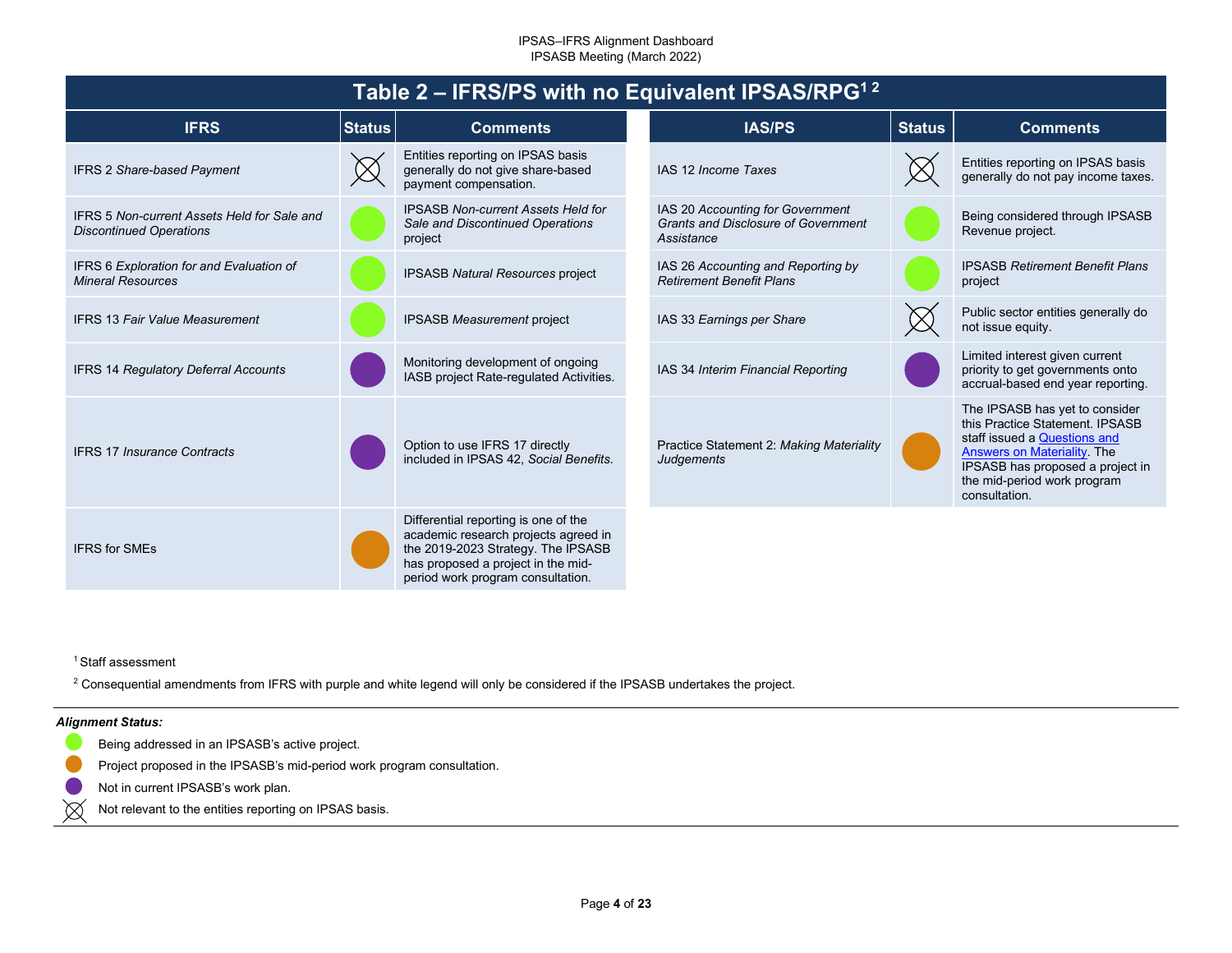<span id="page-4-0"></span>

| Table 3 - IFRIC/SIC not addressed by IPSAS/RPG                                                                             |               |                                                                                              |                                                                                              |               |                                                                                                                         |  |  |  |
|----------------------------------------------------------------------------------------------------------------------------|---------------|----------------------------------------------------------------------------------------------|----------------------------------------------------------------------------------------------|---------------|-------------------------------------------------------------------------------------------------------------------------|--|--|--|
| <b>IFRIC</b>                                                                                                               | <b>Status</b> | <b>Comments</b>                                                                              | <b>SIC</b>                                                                                   | <b>Status</b> | <b>Comments</b>                                                                                                         |  |  |  |
| IFRIC 1, Changes in Existing Decommissioning,<br><b>Restoration and Similar Liabilities</b>                                |               | The IPSASB has not considered<br>the applicability of IFRIC 1 to<br>public sector entities.  | SIC-7, Introduction of the Euro                                                              |               | The IPSASB has not considered<br>the applicability of SIC 7 to public<br>sector entities.                               |  |  |  |
| IFRIC 5, Rights to Interests arising from<br>Decommissioning, Restoration and<br><b>Environmental Rehabilitation Funds</b> |               | The IPSASB has not considered<br>the applicability of IFRIC 5 to<br>public sector entities.  | SIC-10, Government Assistance-No<br><b>Specific Relation to Operating Activities</b>         |               | The IPSASB decided to follow a<br>different approach when<br>developing IPSAS 23 and in the<br>current Revenue project. |  |  |  |
| IFRIC 6, Liabilities arising from Participating in a<br>Specific Market-Waste Electrical and Electronic<br>Equipment       |               | The IPSASB has not considered<br>the applicability of IFRIC 6 to<br>public sector entities.  | SIC-25, Income Taxes-Changes in the<br>Tax Status of an Entity or its<br><b>Shareholders</b> |               | Entities reporting on IPSAS basis<br>generally do not pay income taxes.                                                 |  |  |  |
| IFRIC 7, Applying the Restatement Approach<br>under IAS 29 Financial Reporting in<br><b>Hyperinflationary Economies</b>    |               | The IPSASB has not considered<br>the applicability of IFRIC 7 to<br>public sector entities.  |                                                                                              |               |                                                                                                                         |  |  |  |
| IFRIC 10, Interim Financial Reporting and<br>Impairment                                                                    |               | The IPSASB has not considered<br>the applicability of IFRIC 10 to<br>public sector entities. |                                                                                              |               |                                                                                                                         |  |  |  |
| IFRIC 14, IAS 19-The Limit on a Defined<br>Benefit Asset, Minimum Funding Requirements<br>and their Interaction            |               | The IPSASB has not considered<br>the applicability of IFRIC 14 to<br>public sector entities. |                                                                                              |               |                                                                                                                         |  |  |  |
| IFRIC 17, Distributions of Non-cash Assets to<br>Owners                                                                    |               | <b>IPSASB Non-Current Assets Held</b><br>for Sale and Discontinued<br>Operations project     |                                                                                              |               |                                                                                                                         |  |  |  |
| IFRIC 20, Stripping Costs in the Production<br>Phase of a Surface Mine                                                     |               | <b>IPSASB Natural Resources project</b>                                                      |                                                                                              |               |                                                                                                                         |  |  |  |
| IFRIC 21, Levies                                                                                                           |               | <b>IPSASB Transfer Expenses</b><br>project                                                   |                                                                                              |               |                                                                                                                         |  |  |  |
| IFRIC 23, Uncertainty over Income Tax<br><b>Treatments</b>                                                                 |               | Entities reporting on IPSAS basis<br>generally do not pay income taxes.                      |                                                                                              |               |                                                                                                                         |  |  |  |

#### *Alignment Status:*

- Being addressed in an IPSASB's active project.
- Project proposed in the IPSASB's mid-period work program consultation.  $\blacksquare$ 
	- Not in current IPSASB's work plan.
- $\bowtie$ Not relevant to the entities reporting on IPSAS basis.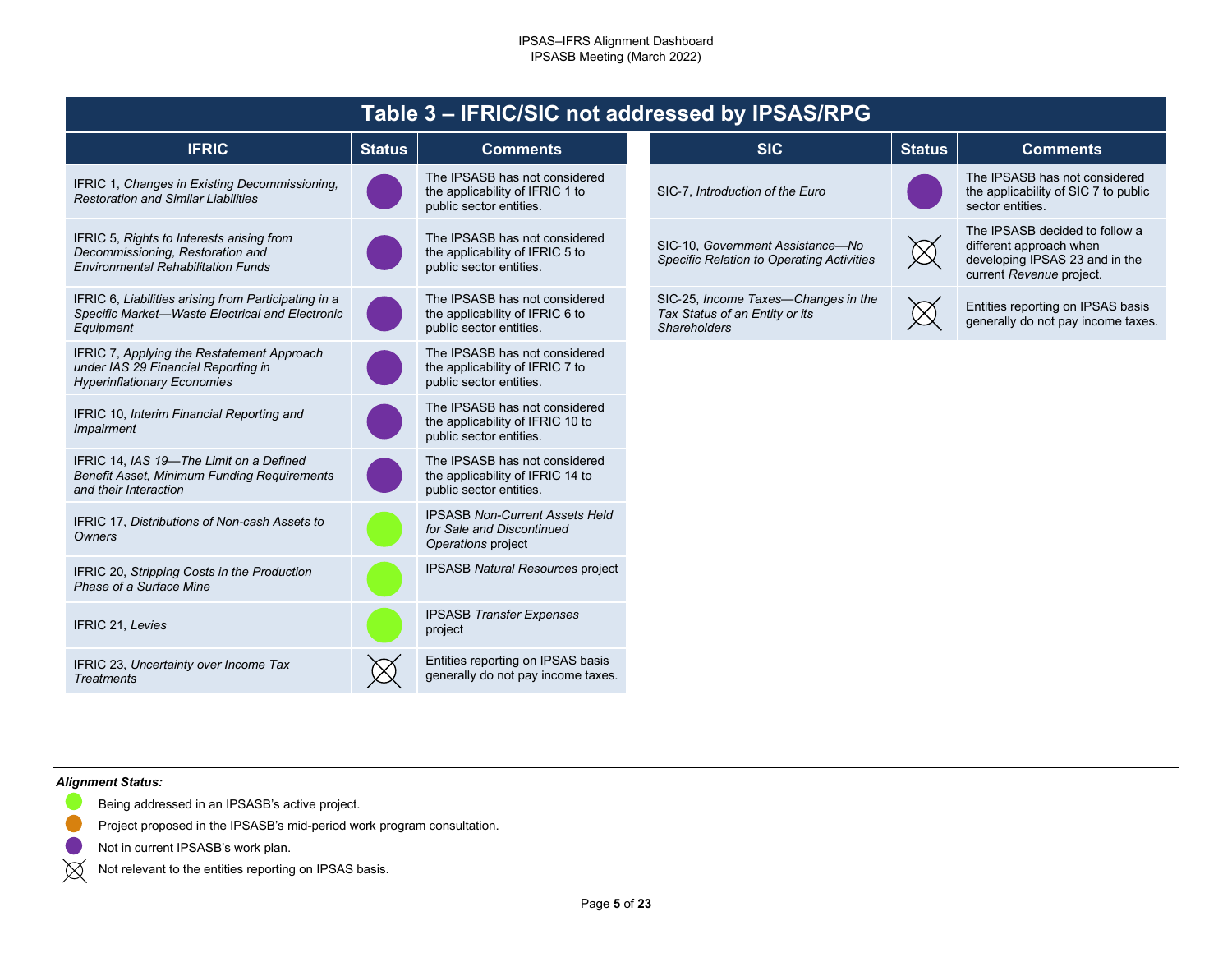<span id="page-5-0"></span>

| Table 4 – Summary of IASB Work Plan (updated on March 2, 2022)                                  |               |                                   |                          |                                   |                                 |                                                                 |                             |                                   |             |                                                                 |                                            |  |
|-------------------------------------------------------------------------------------------------|---------------|-----------------------------------|--------------------------|-----------------------------------|---------------------------------|-----------------------------------------------------------------|-----------------------------|-----------------------------------|-------------|-----------------------------------------------------------------|--------------------------------------------|--|
|                                                                                                 |               | <b>Standard-Setting Projects</b>  |                          |                                   |                                 |                                                                 | <b>Maintenance Projects</b> |                                   |             |                                                                 |                                            |  |
| <b>Title</b>                                                                                    | <b>Status</b> | <b>Publication</b><br><b>Date</b> |                          | IFRS/<br><b>PS</b>                | <b>IPSAS/</b><br><b>RPG</b>     | <b>Title</b>                                                    | <b>Status</b>               | <b>Publication</b><br><b>Date</b> |             | IFRS /<br><b>PS</b>                                             | <b>IPSAS/</b><br><b>RPG</b>                |  |
| Disclosure Initiative—Subsidiaries<br>that are SMEs                                             |               | ED<br>Feedback                    | 04/<br>2022              | IFRS 10                           | IPSAS 35                        | <b>Lack of Exchangeability</b><br>(Amendments to IAS 21)        |                             | <b>DPD</b>                        | Q2/<br>2022 | <b>IAS 21</b>                                                   | <b>IPSAS4</b>                              |  |
| <b>Disclosure Initiative-Targeted</b><br><b>Standards-level Review of</b><br><b>Disclosures</b> |               | <b>ED</b><br>Feedback             | 05/<br>2022              | <b>IAS 19</b><br>IFRS 13          | <b>IPSAS 39</b><br><b>ED 77</b> | Lease Liability in a Sale and<br>Leaseback                      |                             | <b>IFRS</b><br>Amendme<br>nt      | H2/<br>2021 | IFRS 16                                                         | <b>ED 75</b>                               |  |
| <b>Financial Instruments with</b><br><b>Characteristics of Equity</b>                           |               | ED                                | $\overline{\phantom{a}}$ | <b>IAS 32</b>                     | <b>IPSAS 28</b>                 | Non-current Liabilities with Covenants<br>(Amendments to IAS 1) |                             | <b>ED</b><br>Feedback             | Q2/<br>2022 | IAS <sub>1</sub>                                                | <b>IPSAS1</b>                              |  |
| <b>Management Commentary</b>                                                                    |               | ED<br>Feedback                    | 03/<br>2022              | PS <sub>1</sub>                   | RPG <sub>2</sub>                | <b>Provisions-Targeted Improvements</b>                         |                             | <b>DPD</b>                        |             | Conceptual<br>Framework<br><b>IAS 37</b><br>IFRIC <sub>21</sub> | Conceptual<br>Framework<br><b>IPSAS 19</b> |  |
| <b>Primary Financial Statements</b>                                                             |               | <b>IFRS</b><br>Standard           | $\overline{\phantom{0}}$ | IAS <sub>1</sub>                  | <b>IPSAS1</b>                   | <b>Supplier Finance Arrangements</b>                            |                             | <b>ED</b><br>Feedback             | Q2/<br>2022 | IAS <sub>7</sub><br><b>IFRS7</b>                                | <b>IPSAS 2</b><br><b>IPSAS 30</b>          |  |
| <b>Rate-regulated Activities</b>                                                                |               | <b>IFRS</b><br>Standard           | $\overline{\phantom{0}}$ |                                   |                                 |                                                                 |                             |                                   |             |                                                                 |                                            |  |
| Second Comprehensive Review of<br>the IFRS for SMEs Standard                                    |               | <b>ED</b>                         | H2/<br>2022              | <b>IFRS</b><br>for<br><b>SMSs</b> |                                 |                                                                 |                             |                                   |             |                                                                 |                                            |  |

Key: CM = Core Model; DP = Discussion Paper; DPD = Decide Project Direction; ED = Exposure Draft; RFI = Request for Information; RR = Review Research; PS = Practice Statement; [https://www](https://www.ifrs.org/projects/work-plan/).[ifrs](https://www.ifrs.org/projects/work-plan/).[org/projects/work](https://www.ifrs.org/projects/work-plan/)-[plan/](https://www.ifrs.org/projects/work-plan/)

#### *Alignment Status:*

- Impacts on a current IPSAS/RPG.
- Will be addressed in an IPSASB's active project.
- Project proposed in the IPSASB's mid-period work program consultation.
- Not in current IPSASB work plan.
- $\boxtimes$ Not relevant to the entities reporting on IPSAS basis.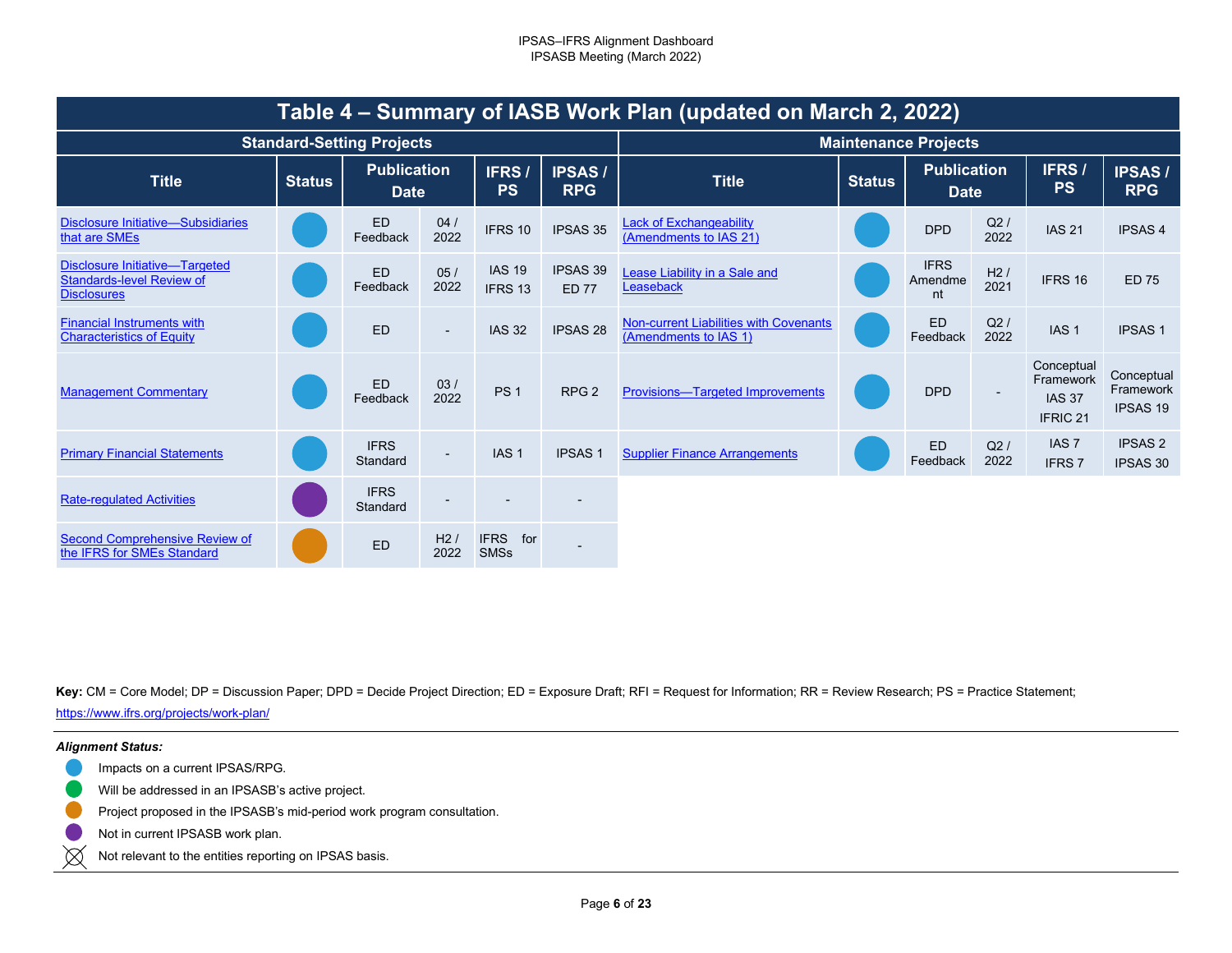| Table 4 – Summary of IASB Work Plan (updated on March 2, 2022)                          |               |                                   |             |                                              |                                                       |                                                                                                 |                              |                                   |             |                         |                             |  |
|-----------------------------------------------------------------------------------------|---------------|-----------------------------------|-------------|----------------------------------------------|-------------------------------------------------------|-------------------------------------------------------------------------------------------------|------------------------------|-----------------------------------|-------------|-------------------------|-----------------------------|--|
|                                                                                         |               | <b>Research Projects</b>          |             |                                              |                                                       |                                                                                                 | <b>Application Questions</b> |                                   |             |                         |                             |  |
| <b>Title</b>                                                                            | <b>Status</b> | <b>Publication</b><br><b>Date</b> |             | IFRS/<br><b>PS</b>                           | <b>IPSAS/</b><br><b>RPG</b>                           | <b>Title</b>                                                                                    | <b>Status</b>                | <b>Publication</b><br><b>Date</b> |             | IFRS/<br><b>PS</b>      | <b>IPSAS/</b><br><b>RPG</b> |  |
| <b>Business Combinations under</b><br><b>Common Control</b>                             |               | <b>DPD</b>                        |             |                                              | <b>IPSAS 40</b>                                       | <b>Cash Received via Electronic</b><br>Transfer as Settlement for a Financial<br>Asset (IFRS 9) |                              | <b>TADF</b>                       | Q1/<br>2022 | IFRS 9                  | <b>IPSAS 41</b>             |  |
| <b>Dynamic Risk Management</b>                                                          |               | <b>DPD</b>                        | 05/<br>2022 | <b>IAS 39</b>                                | IPSAS <sub>29</sub>                                   | <b>Demand Deposits with Restrictions on</b><br>Use (IAS 7)                                      |                              | <b>TADF</b>                       | Q1/<br>2022 | IAS <sub>7</sub>        | IAS <sub>2</sub>            |  |
| <b>Equity Method</b>                                                                    |               | <b>DPD</b>                        | 03/<br>2022 |                                              | $\overline{\phantom{a}}$                              | <b>Negative Low Emission Vehicle</b><br>Credits (IAS 37)                                        |                              | <b>TADF</b>                       |             | <b>IAS 37</b>           | <b>IPSAS 19</b>             |  |
| <b>Extractive Activities</b>                                                            |               | <b>DPD</b>                        | Q3/<br>2022 | IFRS <sub>6</sub>                            | $\overline{\phantom{a}}$                              | <b>Principal versus Agent: Software</b><br>Reseller (IFRS 15)                                   |                              | <b>TADF</b>                       |             | IFRS 15                 | Revenue<br>project          |  |
| <b>Goodwill and Impairment</b>                                                          |               | <b>DPD</b>                        | H2/<br>2022 | IFRS <sub>3</sub><br><b>IAS 36</b>           | <b>IPSAS 21</b><br><b>IPSAS 26</b><br><b>IPSAS 40</b> | <b>Profit Recognition for Annuity</b><br>Contracts (IFRS 17)                                    |                              | <b>DPD</b>                        |             | IFRS 17                 |                             |  |
| Pension Benefits that Depend on<br><b>Asset Returns</b>                                 |               | Project<br>Summary                | 04/<br>2022 | <b>IAS 19</b>                                | IPSAS 39                                              | <b>TLTRO III Transactions (IFRS 9 and</b><br><b>IAS 20)</b>                                     |                              | Agenda<br>Decision                | 11/<br>2021 | <b>IAS 20</b><br>IFRS 9 | <b>IPSAS 41</b>             |  |
| Post-implementation Review of<br>IFRS 10, IFRS 11 and IFRS 12                           |               | Feedback<br>Statement             | Q2/<br>2022 | <b>IFRS 10.</b><br>IFRS 11<br>and<br>IFRS 12 | <b>IPSAS 35</b><br><b>IPSAS 37</b><br><b>IPSAS 38</b> |                                                                                                 |                              |                                   |             |                         |                             |  |
| Post-implementation Review of<br><b>IFRS 9-Classification and</b><br><b>Measurement</b> |               | RFI Feedback                      | 03/<br>2022 | IFRS 9                                       | <b>IPSAS 41</b>                                       |                                                                                                 |                              |                                   |             |                         |                             |  |

Key: CM = Core Model; DP = Discussion Paper; DPD = Decide Project Direction; ED = Exposure Draft; RFI = Request for Information; RR = Review Research; PS = Practice Statement; TADF = Tentative

Agenda Decision Feedback

[https://www](https://www.ifrs.org/projects/work-plan/).[ifrs](https://www.ifrs.org/projects/work-plan/).[org/projects/work](https://www.ifrs.org/projects/work-plan/)-[plan/](https://www.ifrs.org/projects/work-plan/)

#### *Alignment Status:*

- Impacts on a current IPSAS.
- Will be addressed in IPSASB's active project.
- Project proposed in the IPSASB's mid-period work program consultation.
- Not in current IPSASB work plan.
- $\boxtimes$ Not relevant to the entities reporting on IPSAS basis.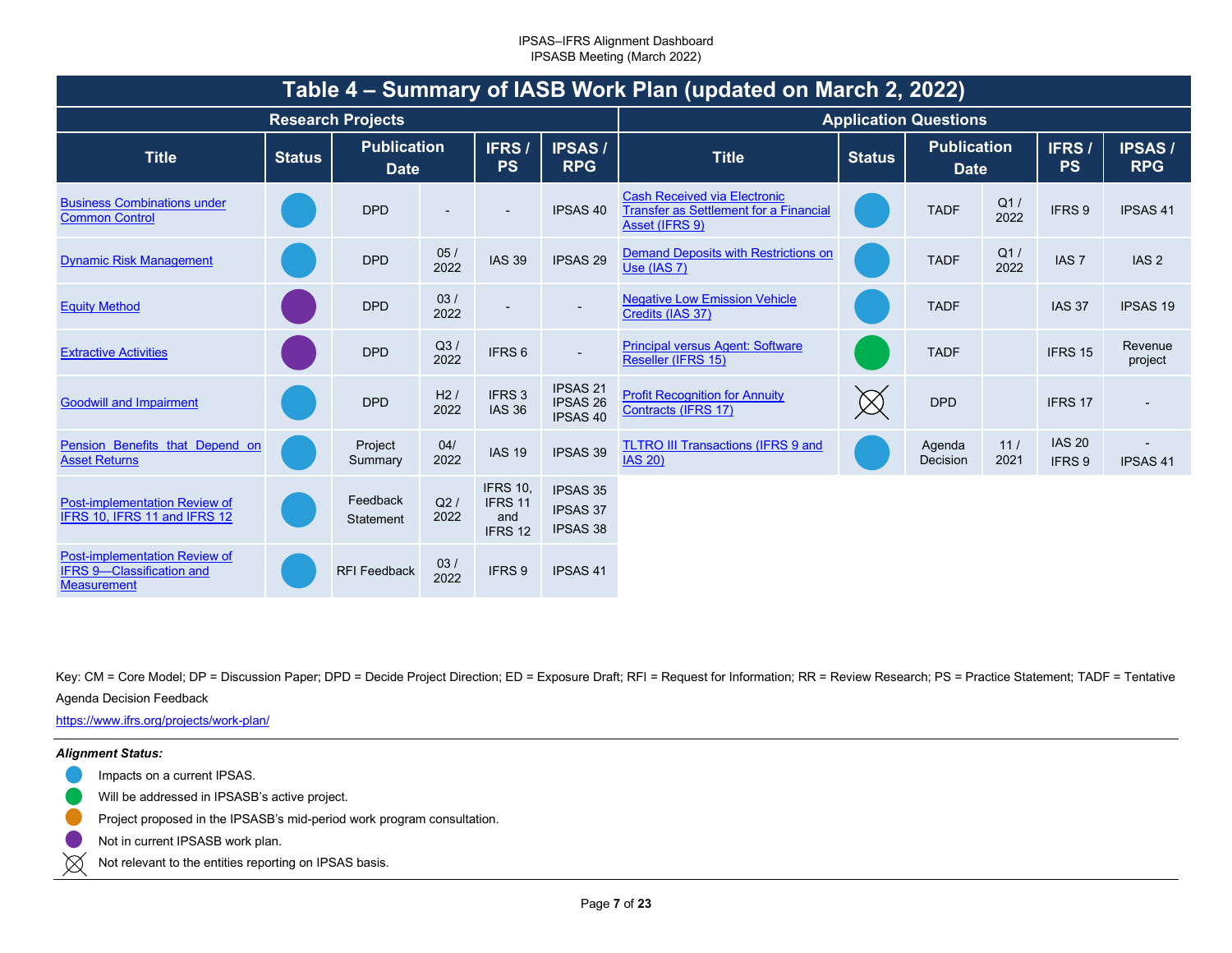<span id="page-7-1"></span><span id="page-7-0"></span>

|                                                | Table 5 - IPSAS and Equivalent IFRS-Detail        |               |                                                                                                                                                                                                                                                                                                                                                                                                                                                                                                                                                                                                                                                                                                                                                              |                                                                                                                                                                                                                                                                                                                                                                                                                                                                                                      |  |  |  |  |  |  |  |
|------------------------------------------------|---------------------------------------------------|---------------|--------------------------------------------------------------------------------------------------------------------------------------------------------------------------------------------------------------------------------------------------------------------------------------------------------------------------------------------------------------------------------------------------------------------------------------------------------------------------------------------------------------------------------------------------------------------------------------------------------------------------------------------------------------------------------------------------------------------------------------------------------------|------------------------------------------------------------------------------------------------------------------------------------------------------------------------------------------------------------------------------------------------------------------------------------------------------------------------------------------------------------------------------------------------------------------------------------------------------------------------------------------------------|--|--|--|--|--|--|--|
| <b>IPSAS</b>                                   | <b>IFRS</b>                                       | <b>Status</b> | <b>Main Public Sector Differences</b>                                                                                                                                                                                                                                                                                                                                                                                                                                                                                                                                                                                                                                                                                                                        | <b>Significance of IFRS Amendments not yet Considered</b>                                                                                                                                                                                                                                                                                                                                                                                                                                            |  |  |  |  |  |  |  |
|                                                | <b>Presentation of Financial Statements</b>       |               |                                                                                                                                                                                                                                                                                                                                                                                                                                                                                                                                                                                                                                                                                                                                                              |                                                                                                                                                                                                                                                                                                                                                                                                                                                                                                      |  |  |  |  |  |  |  |
| <b>IPSAS1</b><br>(Revised<br>December<br>2006) | IAS <sub>1</sub><br>(Revised<br>December<br>2003) |               | • IPSAS 1 requires the presentation of a statement showing all changes in<br>net assets/equity.<br>• IPSAS 1 does not explicitly preclude the presentation of items of revenue<br>and expense as extraordinary items, either on the face of the statement of<br>financial performance or in the notes.<br>• IPSAS 1 uses different terminology.                                                                                                                                                                                                                                                                                                                                                                                                              | <b>Active Alignment Project</b><br><b>Measurement:</b><br>Consequential amendments from IFRS 13 Fair Value Measurement<br>Revenue:<br>Consequential amendments from IFRS 15 Revenue from Contracts with<br>Customers.                                                                                                                                                                                                                                                                                |  |  |  |  |  |  |  |
|                                                |                                                   |               | During the development of the Conceptual Framework the IPSASB decided<br>not to include "other resources" and "other obligations" as elements of<br>financial statements (see paragraphs BC5.48-BC5.56 of the Conceptual<br>Framework). Therefore, transactions where the IASB uses the term "other<br>comprehensive income" in IPSASB literature is presented in net<br>assets/equity.<br>March 2007 - Consequential amendments from Revised IAS 23 Borrowing<br>Costs<br>September 2007 - IAS 1 Presentation of Financial Statements - Revised<br>version of IAS 1 which includes the notion of comprehensive income was not<br>adopted in IPSAS 1.<br>May 2010 - Improvements to IFRSs<br>June 2011 – Presentation of Items of Other Comprehensive Income | <b>Improvements to IPSAS:</b><br>January 2020 - Classification of Liabilities as Current or Non-current<br>(Amendments to IAS 1)<br>July 2020 - Classification of Liabilities as Current or Non-current-Deferral<br>of Effective Date (Amendment to IAS 1)<br>Limited Scope Review of the Conceptual Framework:<br>October 2018 - Definition of Material (Amendments to IAS 1 and IAS 8)<br>February 2021 - Disclosure of Accounting Policies (Amendments to IAS 1<br>and IFRS Practice Statement 2) |  |  |  |  |  |  |  |
|                                                |                                                   |               | (Amendments to IAS 1)<br>June 2014 - Consequential amendments from Agriculture: Bearer Plants<br>(Amendments to IAS 16 and IAS 41)<br>December 2014 - Disclosure Initiative (Amendments to IAS 1)<br>January 2016 - Consequential amendments from Disclosure Initiative<br>(Amendments to IAS 7)<br>January 2016 - Consequential amendments from IFRS 16, Leases                                                                                                                                                                                                                                                                                                                                                                                             | New public sector specific project prioritized for initial research and<br>scoping<br>Presentation of Financial Statements in the Public Sector.                                                                                                                                                                                                                                                                                                                                                     |  |  |  |  |  |  |  |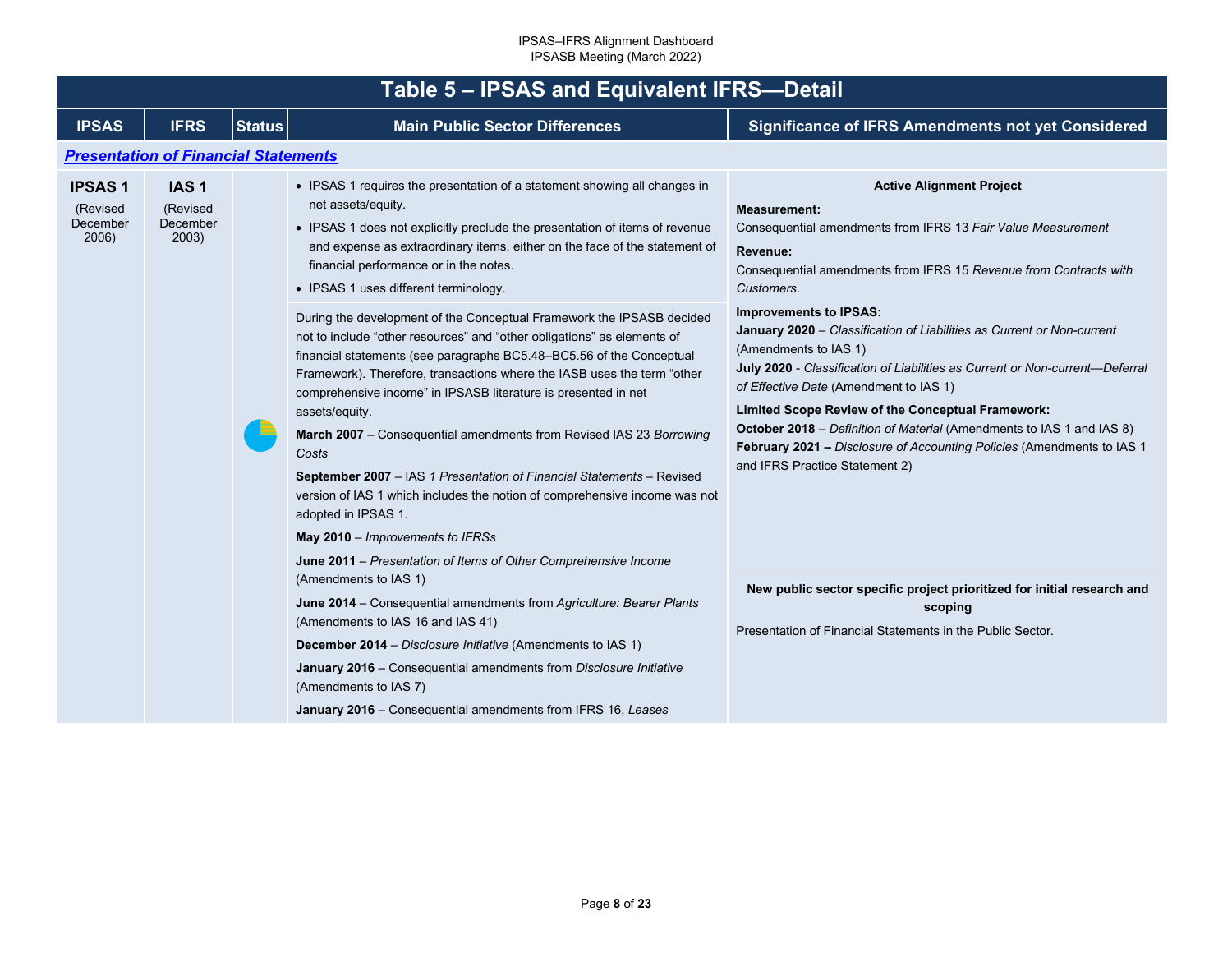<span id="page-8-3"></span><span id="page-8-2"></span>

|                                                 | <b>Table 5 - IPSAS and Equivalent IFRS-Detail</b> |               |                                                                                                                                                                                                                                                                                                                                                                                                                                             |                                                                                                                                                                                                                                                                                                                              |  |  |  |  |  |
|-------------------------------------------------|---------------------------------------------------|---------------|---------------------------------------------------------------------------------------------------------------------------------------------------------------------------------------------------------------------------------------------------------------------------------------------------------------------------------------------------------------------------------------------------------------------------------------------|------------------------------------------------------------------------------------------------------------------------------------------------------------------------------------------------------------------------------------------------------------------------------------------------------------------------------|--|--|--|--|--|
| <b>IPSAS</b>                                    | <b>IFRS</b>                                       | <b>Status</b> | <b>Main Public Sector Differences</b>                                                                                                                                                                                                                                                                                                                                                                                                       | Significance of IFRS Amendments not yet Considered                                                                                                                                                                                                                                                                           |  |  |  |  |  |
| <b>Cash Flow Statements</b>                     |                                                   |               |                                                                                                                                                                                                                                                                                                                                                                                                                                             |                                                                                                                                                                                                                                                                                                                              |  |  |  |  |  |
| <b>IPSAS 2</b><br>(May 2000)                    | <b>IAS 7</b><br>(December<br>1992)                |               | • IPSAS 2 contains a different set of definitions.<br>• IPSAS 2 encourages disclosure of a reconciliation of surplus or deficit to<br>operating cash flows in the notes to the financial statements.<br>• IPSAS 2 uses different terminology.<br>March 2007 - Consequential amendments from Revised IAS 23 Borrowing<br>Costs<br><b>September 2007</b> – Consequential amendments from IAS 1 Presentation of<br><b>Financial Statements</b> | <b>Active Alignment Project</b><br>Fully updated.<br>Presentation - No Active Alignment Project <sup>1</sup><br>Consequential amendments from IFRS 8 Operating Segments.<br>New public sector specific project prioritized for initial research and<br>scoping<br>Presentation of Financial Statements in the Public Sector. |  |  |  |  |  |
|                                                 |                                                   |               | <b>Accounting Policies, Changes in Accounting Estimates and Errors</b>                                                                                                                                                                                                                                                                                                                                                                      |                                                                                                                                                                                                                                                                                                                              |  |  |  |  |  |
| <b>IPSAS 3</b><br>(Revised<br>December<br>2006) | IAS <sub>8</sub><br>(Revised<br>December<br>2003) |               | • IPSAS 3 contains a different set of definitions of technical terms from IAS<br>8.<br>• IPSAS 3 does not require disclosures about adjustments to basic or                                                                                                                                                                                                                                                                                 | <b>Active Alignment Project</b><br><b>Measurement:</b><br>Consequential amendments from IFRS 13 Fair Value Measurement.                                                                                                                                                                                                      |  |  |  |  |  |

<span id="page-8-1"></span><span id="page-8-0"></span>**Improvements to IPSAS:** 

N/A

**February 2021 –** *Definition of Accounting Estimates* (Amendments to IAS 8)

**No Active Alignment Project** 

**October 2018** – *Definition of Material* (Amendments to IAS 1 and IAS 8)

**Limited Scope Review of the Conceptual Framework:** 

## *[The Effects of Changes in Foreign Exchange Rates](#page-2-4)*

*Costs*

| <b>IPSAS4</b><br>(Revised | <b>IAS 21</b><br>(Revised                          |  | IPSAS 4 uses different terminology.                                                                                                                                                                                           | <b>Active Alignment Project</b><br><b>Measurement:</b>        |
|---------------------------|----------------------------------------------------|--|-------------------------------------------------------------------------------------------------------------------------------------------------------------------------------------------------------------------------------|---------------------------------------------------------------|
| April 2008)               | 2003 ad<br>amended in<br>2005)                     |  | September 2007 - Consequential amendments from IAS 1 Presentation of<br><b>Financial Statements</b><br>June 2011 – Consequential amendments from Presentation of Items of<br>Other Comprehensive Income (Amendments to IAS 1) | Consequential amendments from IFRS 13 Fair Value Measurement. |
|                           | <b>IFRIC 22</b><br>(Amended<br>up to June<br>2018) |  |                                                                                                                                                                                                                               | No Active Alignment Project<br>N/A                            |

diluted earnings per share. • IPSAS 3 uses different terminology.

*Financial Statements* 

**March 2007** – Consequential amendments from Revised IAS 23 *Borrowing* 

**September 2007** – Consequential amendments from IAS 1 *Presentation of* 

<sup>1</sup> Outstanding presentation-related consequential amendments do not impact on IFRS alignment categorization.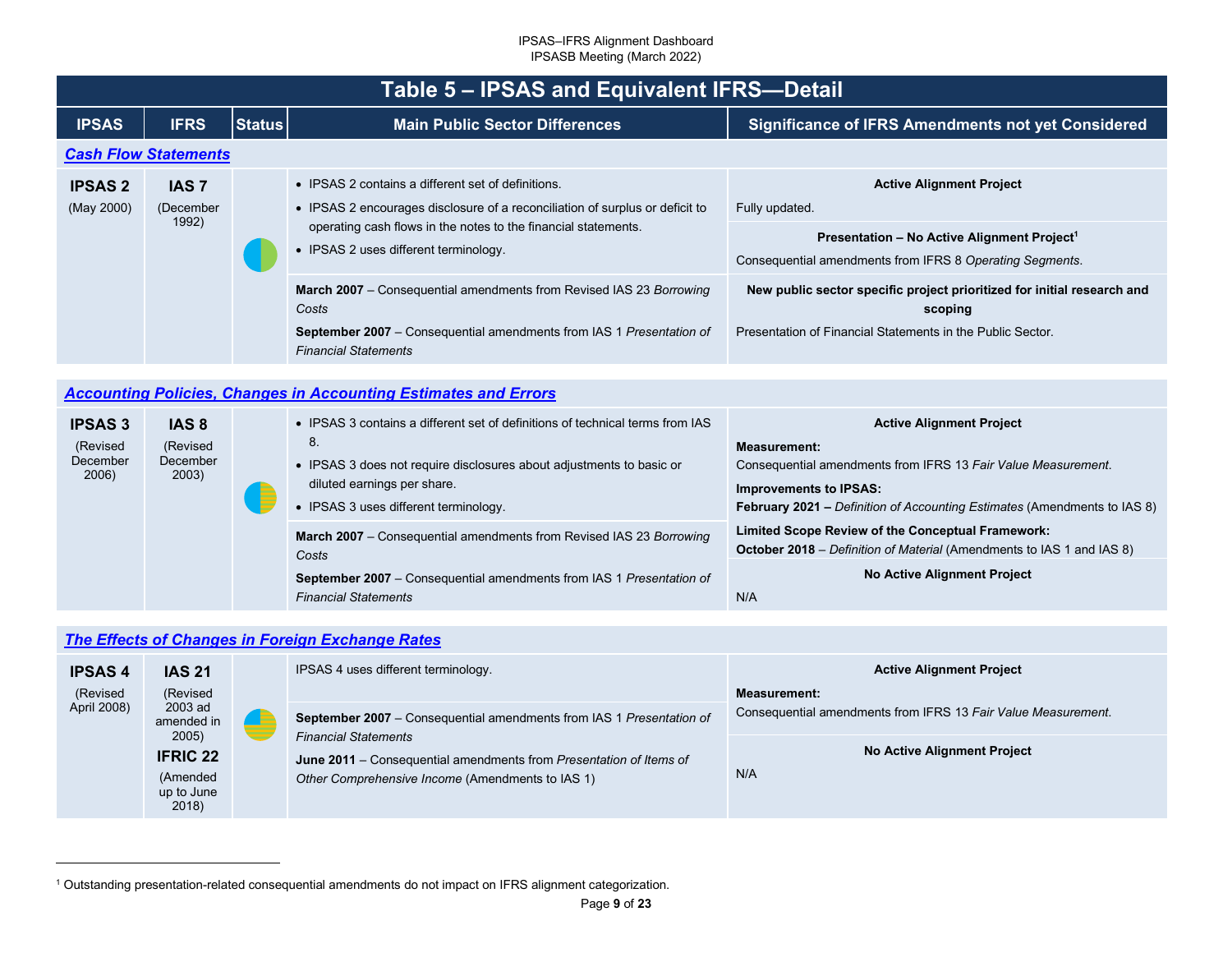<span id="page-9-2"></span><span id="page-9-1"></span><span id="page-9-0"></span>

|                              | Table 5 – IPSAS and Equivalent IFRS-Detail     |               |                                                                                                                                                                                                                                                                                                                              |                                                           |  |  |  |
|------------------------------|------------------------------------------------|---------------|------------------------------------------------------------------------------------------------------------------------------------------------------------------------------------------------------------------------------------------------------------------------------------------------------------------------------|-----------------------------------------------------------|--|--|--|
| <b>IPSAS</b>                 | <b>IFRS</b>                                    | <b>Status</b> | <b>Main Public Sector Differences</b>                                                                                                                                                                                                                                                                                        | <b>Significance of IFRS Amendments not yet Considered</b> |  |  |  |
| <b>Borrowing Costs</b>       |                                                |               |                                                                                                                                                                                                                                                                                                                              |                                                           |  |  |  |
| <b>IPSAS 5</b><br>(May 2000) | <b>IAS 23</b><br>(Revised<br>December<br>1993) |               | IPSAS 5 uses different terminology.<br>March 2007 – Revised IAS 23 Borrowing Costs that eliminated the option of<br>immediate recognition of borrowing costs as an expense.<br>May 2008 – Improvements to IFRSs<br>June 2014 – Consequential amendments from Agriculture: Bearer Plants<br>(Amendments to IAS 16 and IAS 41) | Fully updated.                                            |  |  |  |

## *[Revenue from Exchange Transactions](#page-2-6)*

| <b>IPSAS 9</b> | <b>IAS 18</b>                 |   | • The title of IPSAS 9 refers exchange transactions. | <b>Active Alignment Project</b>                                                    |
|----------------|-------------------------------|---|------------------------------------------------------|------------------------------------------------------------------------------------|
| (July 2001)    | (Revised<br>December<br>1993) |   | • IPSAS 9 uses different terminology.                | Revenue:                                                                           |
|                |                               | ≘ |                                                      | May 2014 – IFRS 15 Revenue from Contracts with Customers replaces<br><b>IAS 18</b> |
|                |                               |   |                                                      | No Active Alignment Project                                                        |
|                |                               |   |                                                      | N/A                                                                                |

## *[Financial Reporting in Hyperinflationary Economies](#page-2-7)*

| <b>IPSAS 10</b><br>(July 2001) | <b>IAS 29</b><br>(Reformatted<br>1994) | • IPSAS 10 does not include guidance on the restatement of current<br>financial statements.<br>• IPSAS 10 uses different terminology.          | Fully updated. |
|--------------------------------|----------------------------------------|------------------------------------------------------------------------------------------------------------------------------------------------|----------------|
|                                |                                        | <b>September 2007</b> – Consequential amendments from IAS 1 Presentation of<br><b>Financial Statements</b><br>May 2008 – Improvements to IFRSs |                |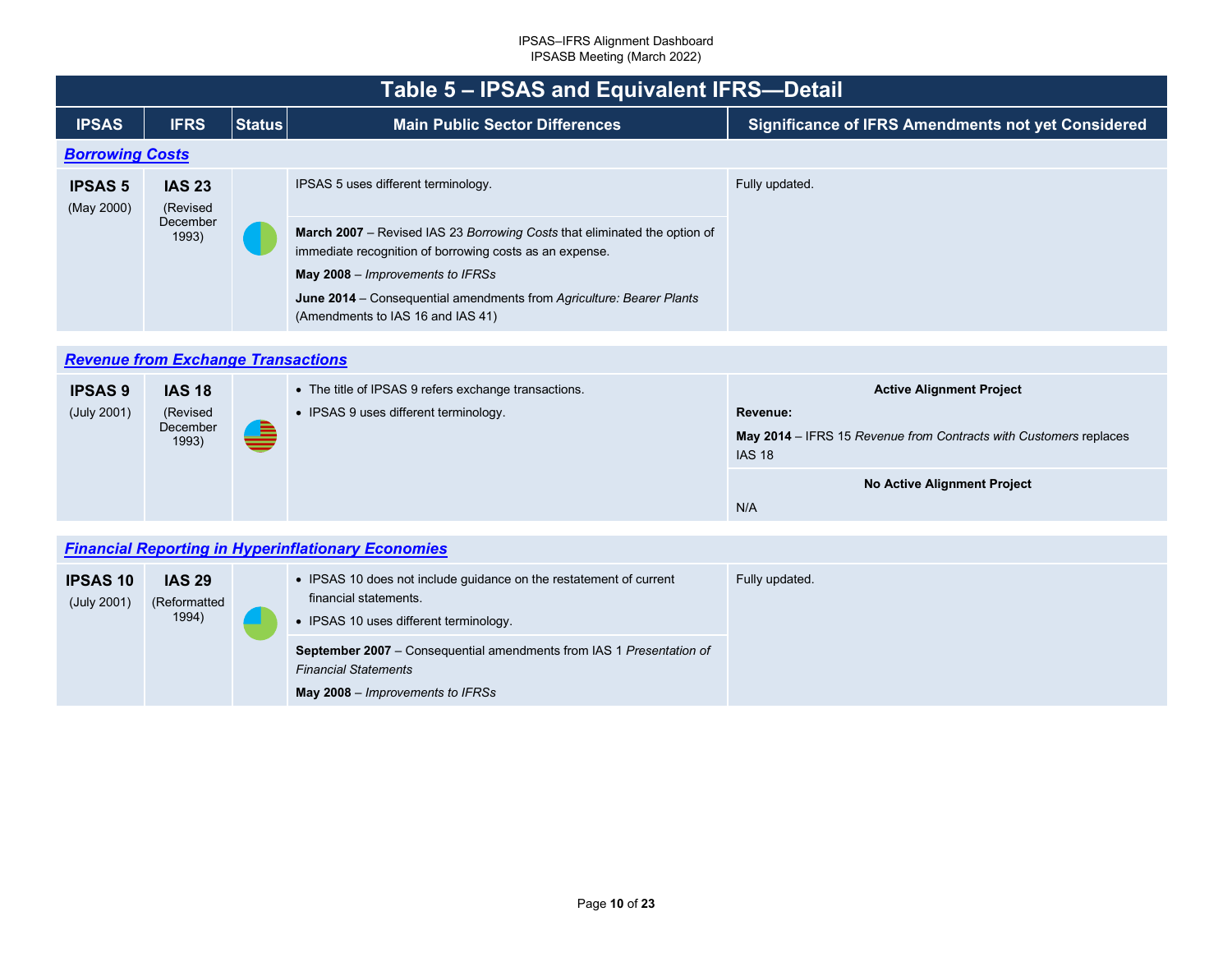<span id="page-10-2"></span><span id="page-10-1"></span><span id="page-10-0"></span>

|                                | Table 5 – IPSAS and Equivalent IFRS-Detail     |               |                                                                                                                                                                                                                                       |                                                                                                                                                                    |  |  |  |
|--------------------------------|------------------------------------------------|---------------|---------------------------------------------------------------------------------------------------------------------------------------------------------------------------------------------------------------------------------------|--------------------------------------------------------------------------------------------------------------------------------------------------------------------|--|--|--|
| <b>IPSAS</b>                   | <b>IFRS</b>                                    | <b>Status</b> | <b>Main Public Sector Differences</b>                                                                                                                                                                                                 | Significance of IFRS Amendments not yet Considered                                                                                                                 |  |  |  |
|                                | <b>Construction Contracts</b>                  |               |                                                                                                                                                                                                                                       |                                                                                                                                                                    |  |  |  |
| <b>IPSAS 11</b><br>(July 2001) | <b>IAS 11</b><br>(Revised<br>December<br>1993) | D             | • IPSAS 11 includes binding arrangements that do not take the form of a<br>legal contract.<br>• IPSAS 11 includes non-cost and noncommercial contracts within the<br>scope of the Standard.<br>• IPSAS 11 uses different terminology. | <b>Active Alignment Project</b><br>Revenue:<br>May 2014–IFRS 15 Revenue from Contracts with Customers replaces IAS 18<br><b>No Active Alignment Project</b><br>N/A |  |  |  |
|                                |                                                |               | March 2007 – Consequential amendments from IAS 23 Borrowing Costs<br><b>September 2007</b> – Consequential amendments from IAS 1 Presentation of<br><b>Financial Statements</b>                                                       |                                                                                                                                                                    |  |  |  |

## *[Inventories](#page-2-9)*

| <b>IPSAS 12</b><br>(Revised<br>December<br>2006) | IAS <sub>2</sub><br>(Revised)<br>December<br>2003) | • IPSAS 12 requires that where inventories are acquired through a non-<br>exchange transaction, their cost is their fair value as at the date of<br>acquisition.<br>• IPSAS 12 requires that where inventories are provided at no charge or for<br>a nominal charge, they are to be valued at the lower of cost and current | <b>Active Alignment Project</b><br>Measurement:<br>Consequential amendments from IFRS 13 Fair Value Measurement<br>Revenue:<br>Consequential amendments from IFRS 15 Revenue from Contracts with Custo. |
|--------------------------------------------------|----------------------------------------------------|-----------------------------------------------------------------------------------------------------------------------------------------------------------------------------------------------------------------------------------------------------------------------------------------------------------------------------|---------------------------------------------------------------------------------------------------------------------------------------------------------------------------------------------------------|
|                                                  |                                                    | replacement cost.<br>• IPSAS 12 uses different terminology.                                                                                                                                                                                                                                                                 | Presentation - No Active Alignment Project <sup>2</sup><br>Consequential amendments from IFRS 8 Operating Segments.                                                                                     |

| <b>Events After the Reporting Date</b>           |                                                |  |                                                                                                                                                                                                                                                                                                                                |                                                                                                                                                                                                                                                                                 |
|--------------------------------------------------|------------------------------------------------|--|--------------------------------------------------------------------------------------------------------------------------------------------------------------------------------------------------------------------------------------------------------------------------------------------------------------------------------|---------------------------------------------------------------------------------------------------------------------------------------------------------------------------------------------------------------------------------------------------------------------------------|
| <b>IPSAS 14</b><br>(Revised<br>December<br>2006) | <b>IAS 10</b><br>(Revised<br>December<br>2003) |  | • IPSAS 14 uses different terminology and different title.<br>• IPSAS 14 notes that where the going concern assumption is no longer<br>appropriate, judgment is required in determining the impact of this change<br>on the carrying value of assets and liabilities recognized in the financial<br>statements (paragraph 22). | <b>Active Alignment Project</b><br>Non-current Assets Held for Sale and Discontinued Operations:<br>Consequential amendments from IFRS 5 Non-current Assets Held for Sale<br>and Discontinued Operations<br>November 2008 – IFRIC 17 Distributions of Non-cash Assets to Owners |
|                                                  |                                                |  | September 2007 - Consequential amendments from IAS 1 Presentation of<br><b>Financial Statements</b>                                                                                                                                                                                                                            | Revenue:<br>Consequential amendments from IFRS 13 Fair Value Measurement.<br>No Active Alignment Project                                                                                                                                                                        |
|                                                  |                                                |  |                                                                                                                                                                                                                                                                                                                                | N/A                                                                                                                                                                                                                                                                             |

<sup>2</sup> Outstanding presentation-related consequential amendments do not impact on IFRS alignment categorization.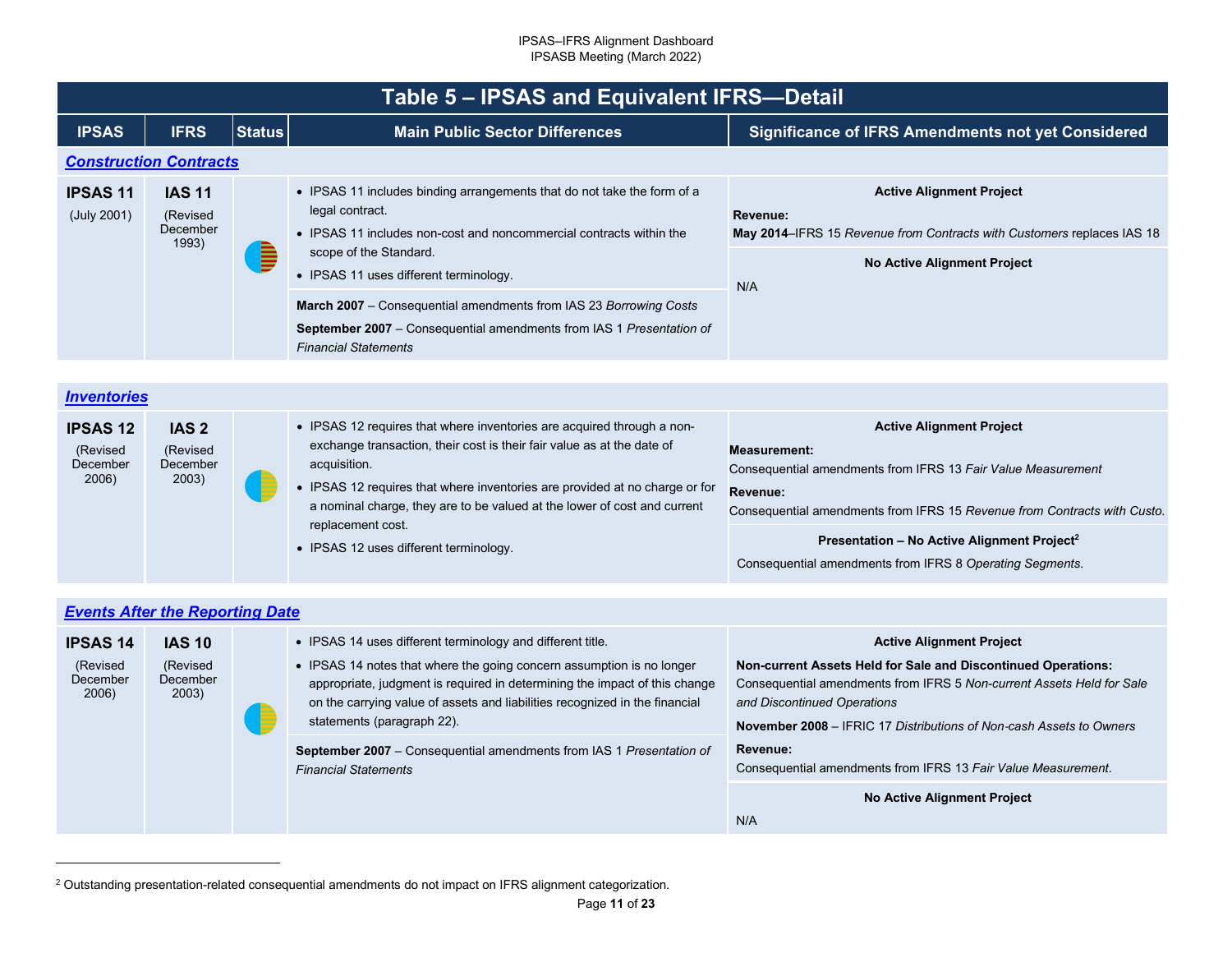<span id="page-11-1"></span><span id="page-11-0"></span>

|                                                  | Table 5 – IPSAS and Equivalent IFRS-Detail     |               |                                                                                                                                                                                                                                                                                                                                                                                     |                                                                                                                                                                                                                                                                                                                                                                                                 |  |  |
|--------------------------------------------------|------------------------------------------------|---------------|-------------------------------------------------------------------------------------------------------------------------------------------------------------------------------------------------------------------------------------------------------------------------------------------------------------------------------------------------------------------------------------|-------------------------------------------------------------------------------------------------------------------------------------------------------------------------------------------------------------------------------------------------------------------------------------------------------------------------------------------------------------------------------------------------|--|--|
| <b>IPSAS</b>                                     | <b>IFRS</b>                                    | <b>Status</b> | <b>Main Public Sector Differences</b>                                                                                                                                                                                                                                                                                                                                               | <b>Significance of IFRS Amendments not yet Considered</b>                                                                                                                                                                                                                                                                                                                                       |  |  |
| <b>Investment Property</b>                       |                                                |               |                                                                                                                                                                                                                                                                                                                                                                                     |                                                                                                                                                                                                                                                                                                                                                                                                 |  |  |
| <b>IPSAS 16</b><br>(Revised<br>December<br>2006) | <b>IAS 40</b><br>(Revised<br>December<br>2003) |               | • IPSAS 16 requires that investment property initially be measured at cost<br>and specifies that where an asset is acquired for no cost or for a nominal<br>cost, its cost is its fair value as at the date of acquisition.<br>• IPSAS 16 uses different terminology.<br><b>September 2007</b> – Consequential amendments from IAS 1 Presentation of<br><b>Financial Statements</b> | <b>Active Alignment Project</b><br>Non-current Assets Held for Sale and Discontinued Operations:<br>Consequential amendments from IFRS 5 Non-current Assets Held for Sale<br>and Discontinued Operations.<br><b>Measurement:</b><br>Consequential amendments from IFRS 13 Fair Value Measurement<br>Revenue:<br>Consequential amendments from IFRS 15 Revenue from Contracts with<br>Customers. |  |  |
|                                                  |                                                |               |                                                                                                                                                                                                                                                                                                                                                                                     | No Active Alignment Project<br>N/A                                                                                                                                                                                                                                                                                                                                                              |  |  |

## *[Property, Plant, and Equipment](#page-2-12)*

| <b>IPSAS 17</b><br>(Revised<br>December<br>2006) | <b>IAS 16</b><br>(Revised<br>December<br>2003) | - E | • Under IPSAS 17 revaluation increases and decreases are offset on a<br>class of assets basis.<br>• IPSAS 17 states that where an item is acquired at no cost, or for a<br>nominal cost, its cost is its fair value as at the date it is acquired.<br>• IPSAS 17 uses different terminology. | <b>Active Alignment Project</b><br><b>Non-current Assets Held for Sale and Discontinued Operations:</b><br>Consequential amendments from IFRS 5 Non-current Assets Held for Sale<br>and Discontinued Operations.<br><b>Measurement:</b><br>Consequential amendments from IFRS 13 Fair Value Measurement.<br>Revenue:<br>Consequential amendments from IFRS 15 Revenue from Contracts with<br>Customers.<br>No Active Alignment Project |
|--------------------------------------------------|------------------------------------------------|-----|----------------------------------------------------------------------------------------------------------------------------------------------------------------------------------------------------------------------------------------------------------------------------------------------|----------------------------------------------------------------------------------------------------------------------------------------------------------------------------------------------------------------------------------------------------------------------------------------------------------------------------------------------------------------------------------------------------------------------------------------|
|                                                  |                                                |     | <b>March 2007</b> – Consequential amendments from IAS 23 Borrowing Costs<br><b>September 2007</b> – Consequential amendments from IAS 1 Presentation of<br><b>Financial Statements</b>                                                                                                       | N/A                                                                                                                                                                                                                                                                                                                                                                                                                                    |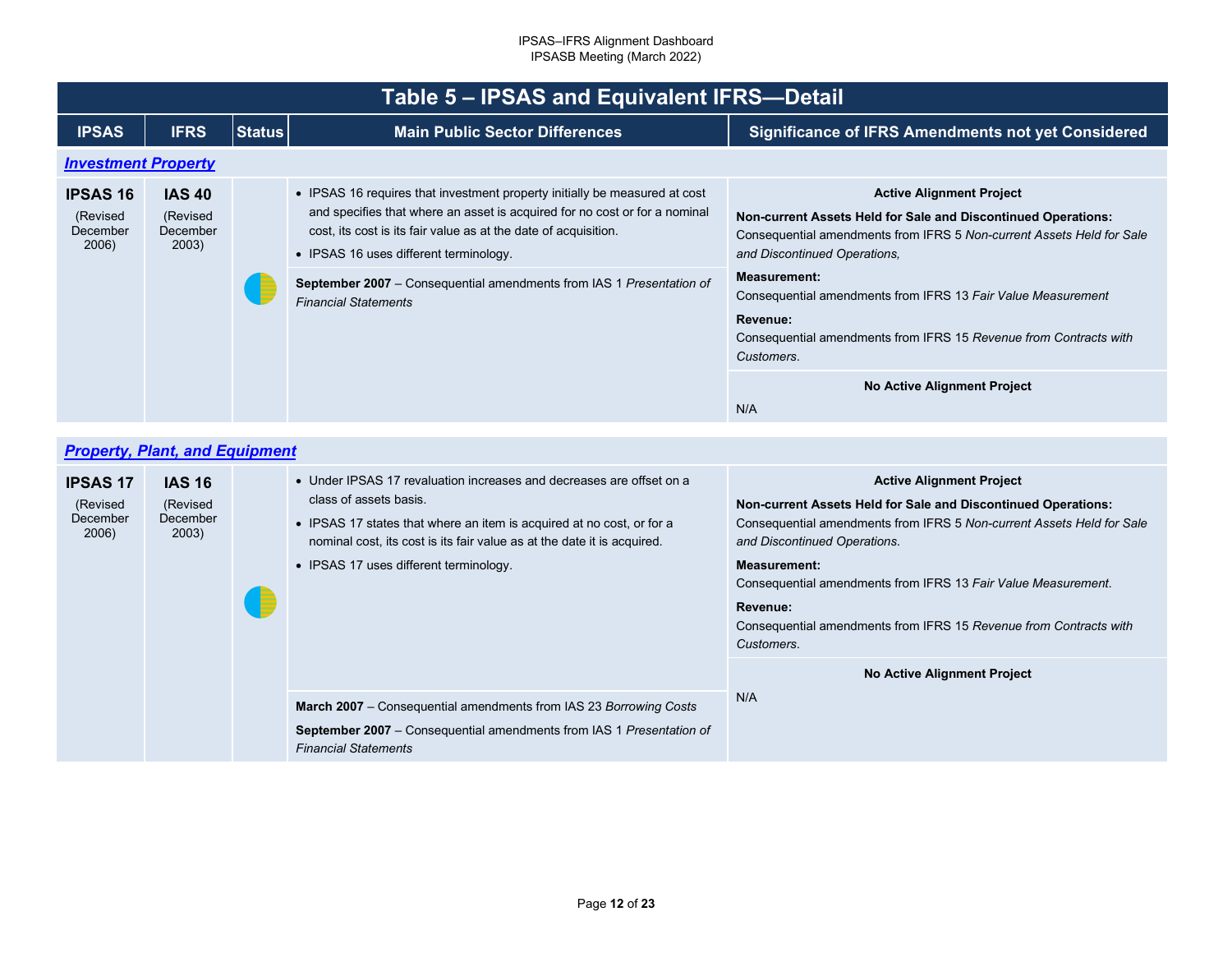<span id="page-12-2"></span><span id="page-12-1"></span><span id="page-12-0"></span>

|                                | Table 5 - IPSAS and Equivalent IFRS-Detail |               |                                                                                                                                                                                                                                                                                                                                                                                                                                                                                                                                           |                                                                                                                                                                                                                                                                                           |  |
|--------------------------------|--------------------------------------------|---------------|-------------------------------------------------------------------------------------------------------------------------------------------------------------------------------------------------------------------------------------------------------------------------------------------------------------------------------------------------------------------------------------------------------------------------------------------------------------------------------------------------------------------------------------------|-------------------------------------------------------------------------------------------------------------------------------------------------------------------------------------------------------------------------------------------------------------------------------------------|--|
| <b>IPSAS</b>                   | <b>IFRS</b>                                | <b>Status</b> | <b>Main Public Sector Differences</b>                                                                                                                                                                                                                                                                                                                                                                                                                                                                                                     | Significance of IFRS Amendments not yet Considered                                                                                                                                                                                                                                        |  |
| <b>Segment Reporting</b>       |                                            |               |                                                                                                                                                                                                                                                                                                                                                                                                                                                                                                                                           |                                                                                                                                                                                                                                                                                           |  |
| <b>IPSAS 18</b><br>(June 2002) | <b>IAS 14</b><br>(Revised<br>1997)         |               | • IPSAS 18 defines segments differently from IAS 14.<br>• IPSAS 18 does not require the disclosure of segment result. IPSAS 18<br>encourages, but does not require, the disclosure of significant non-cash<br>revenues that are included in segment revenue, segment depreciation,<br>and other non-cash expenses or segment cash flows as required by<br>IPSAS 2, Cash Flow Statements.<br>• IPSAS 18 uses different terminology.<br>September 2007 - Consequential amendments from IAS 1 Presentation of<br><b>Financial Statements</b> | <b>Active Alignment Project</b><br>N/A<br><b>No Active Alignment Project</b><br>November 2006 - IFRS 8 Operating Segments replaces IAS 14 Segment<br>Reporting<br>February 2021 - Disclosure of Accounting Policies (Amendments to IAS 1<br>and IFRS Practice Statement 2)                |  |
|                                |                                            |               |                                                                                                                                                                                                                                                                                                                                                                                                                                                                                                                                           |                                                                                                                                                                                                                                                                                           |  |
|                                |                                            |               | <b>Provisions, Contingent Liabilities and Contingent Assets</b>                                                                                                                                                                                                                                                                                                                                                                                                                                                                           |                                                                                                                                                                                                                                                                                           |  |
| <b>IPSAS 19</b>                | <b>IAS 37</b>                              |               | • IPSAS 19 uses different terminology.                                                                                                                                                                                                                                                                                                                                                                                                                                                                                                    | <b>Active Alignment Project</b>                                                                                                                                                                                                                                                           |  |
| (October<br>2002)              | (September<br>1998)                        |               | • The scope of IPSAS 19 clarifies that it does not apply to provisions and<br>contingent liabilities arising from social benefits provided by an entity for<br>which it does not receive consideration that is approximately equal to the<br>value of the goods and services provided directly in return from recipients<br>of those benefits. However, if the entity elects to recognize provisions for<br>social benefits, IPSAS 19 requires certain disclosures in this respect.                                                       | Non-current Assets Held for Sale and Discontinued Operations:<br>Consequential amendments from IFRS 5 Non-current Assets Held for Sale<br>and Discontinued Operations.<br>Revenue:<br>Consequential amendments from IFRS 15 Revenue from Contracts with<br>Customers and IFRIC 21 Levies. |  |
|                                |                                            |               |                                                                                                                                                                                                                                                                                                                                                                                                                                                                                                                                           | No Active Alignment Project                                                                                                                                                                                                                                                               |  |
|                                |                                            |               | September 2007 - Consequential amendments from IAS 1 Presentation of<br><b>Financial Statements</b>                                                                                                                                                                                                                                                                                                                                                                                                                                       | N/A                                                                                                                                                                                                                                                                                       |  |
|                                |                                            |               |                                                                                                                                                                                                                                                                                                                                                                                                                                                                                                                                           |                                                                                                                                                                                                                                                                                           |  |
|                                | <b>Related Party Disclosures</b>           |               |                                                                                                                                                                                                                                                                                                                                                                                                                                                                                                                                           |                                                                                                                                                                                                                                                                                           |  |
| <b>IPSAS 20</b><br>(October    | <b>IAS 24</b><br>(Reformatted              |               | IPSAS 20 uses different terminology and has a different scope and<br>$\bullet$<br>structure.                                                                                                                                                                                                                                                                                                                                                                                                                                              | <b>Active Alignment Project</b><br>N/A                                                                                                                                                                                                                                                    |  |
| 2002)                          | 1994)                                      |               |                                                                                                                                                                                                                                                                                                                                                                                                                                                                                                                                           | No Active Alignment Project                                                                                                                                                                                                                                                               |  |
|                                |                                            |               | September 2007 - Consequential amendments from IAS 1 Presentation of<br><b>Financial Statements</b>                                                                                                                                                                                                                                                                                                                                                                                                                                       | <b>November 2009</b> – Revised IAS 24 Related Party Disclosures                                                                                                                                                                                                                           |  |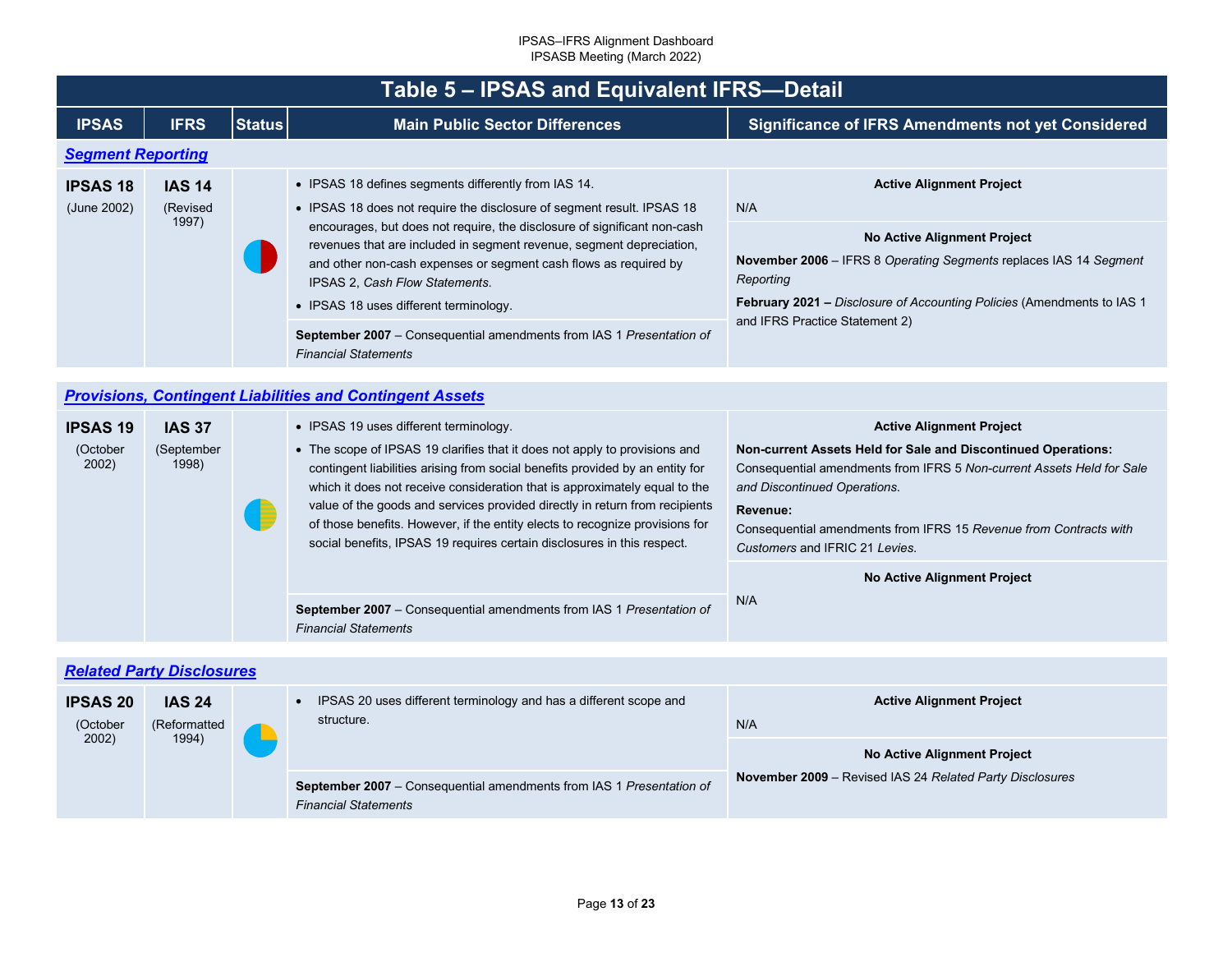<span id="page-13-4"></span><span id="page-13-3"></span><span id="page-13-2"></span><span id="page-13-1"></span><span id="page-13-0"></span>

|                                       | Table 5 - IPSAS and Equivalent IFRS-Detail                                     |               |                                                                                                                                                                                                                                                                                                                                         |                                                                                                                                                                                                                                                                                                                                                                                                                                                             |  |  |
|---------------------------------------|--------------------------------------------------------------------------------|---------------|-----------------------------------------------------------------------------------------------------------------------------------------------------------------------------------------------------------------------------------------------------------------------------------------------------------------------------------------|-------------------------------------------------------------------------------------------------------------------------------------------------------------------------------------------------------------------------------------------------------------------------------------------------------------------------------------------------------------------------------------------------------------------------------------------------------------|--|--|
| <b>IPSAS</b>                          | <b>IFRS</b>                                                                    | <b>Status</b> | <b>Main Public Sector Differences</b>                                                                                                                                                                                                                                                                                                   | <b>Significance of IFRS Amendments not yet Considered</b>                                                                                                                                                                                                                                                                                                                                                                                                   |  |  |
|                                       |                                                                                |               | <b>Impairment of Non-Cash-Generating Assets</b>                                                                                                                                                                                                                                                                                         |                                                                                                                                                                                                                                                                                                                                                                                                                                                             |  |  |
| <b>IPSAS 21</b><br>(December<br>2004) | <b>IAS 36</b><br>(Revised<br>March 2004)                                       |               | • IPSAS 19 uses different terminology.<br>• IPSAS 21 deals with the impairment of non-cash-generating assets of<br>public sector entities, while IAS 36 deals with the impairment of cash-<br>generating assets of profit-oriented entities. IPSAS 26 deals with the<br>impairment of cash-generating assets of public sector entities. | <b>Active Alignment Project</b><br>Non-current Assets Held for Sale and Discontinued Operations:<br>Consequential amendments from IFRS 5 Non-current Assets Held for Sale<br>and Discontinued Operations.<br><b>Measurement:</b><br>Consequential amendments from IFRS 13 Fair Value Measurement.<br>Revenue:<br>Consequential amendments from IFRS 15 Revenue from Contracts with<br>Customers.<br>Presentation - No Active Alignment Project <sup>3</sup> |  |  |
|                                       |                                                                                |               | <b>September 2007</b> – Consequential amendments from IAS 1 Presentation of<br><b>Financial Statements</b>                                                                                                                                                                                                                              | Consequential amendments from IFRS 8 Operating Segments.                                                                                                                                                                                                                                                                                                                                                                                                    |  |  |
|                                       |                                                                                |               |                                                                                                                                                                                                                                                                                                                                         |                                                                                                                                                                                                                                                                                                                                                                                                                                                             |  |  |
|                                       | <b>Disclosure of Financial Information about the General Government Sector</b> |               |                                                                                                                                                                                                                                                                                                                                         |                                                                                                                                                                                                                                                                                                                                                                                                                                                             |  |  |
| <b>IPSAS 22</b><br>(December          |                                                                                |               | Not applicable.                                                                                                                                                                                                                                                                                                                         | Not applicable.                                                                                                                                                                                                                                                                                                                                                                                                                                             |  |  |

## *[Revenue from Non-Exchange Transactions \(Taxes and Transfers\)](#page-2-18)*

| <b>IPSAS 23</b><br>(December<br>2006) | $\sim$ | Not applicable. | Not applicable. |
|---------------------------------------|--------|-----------------|-----------------|
|                                       |        |                 |                 |

### *[Presentation of Budget Information in Financial Statements](#page-2-19)*

2006)

| <b>IPSAS 24</b>    | $\overline{\phantom{0}}$ | Not applicable. | Not applicable. |
|--------------------|--------------------------|-----------------|-----------------|
| (December<br>2006) |                          |                 |                 |

<sup>3</sup> Outstanding presentation-related amendments do not impact on IFRS alignment categorization.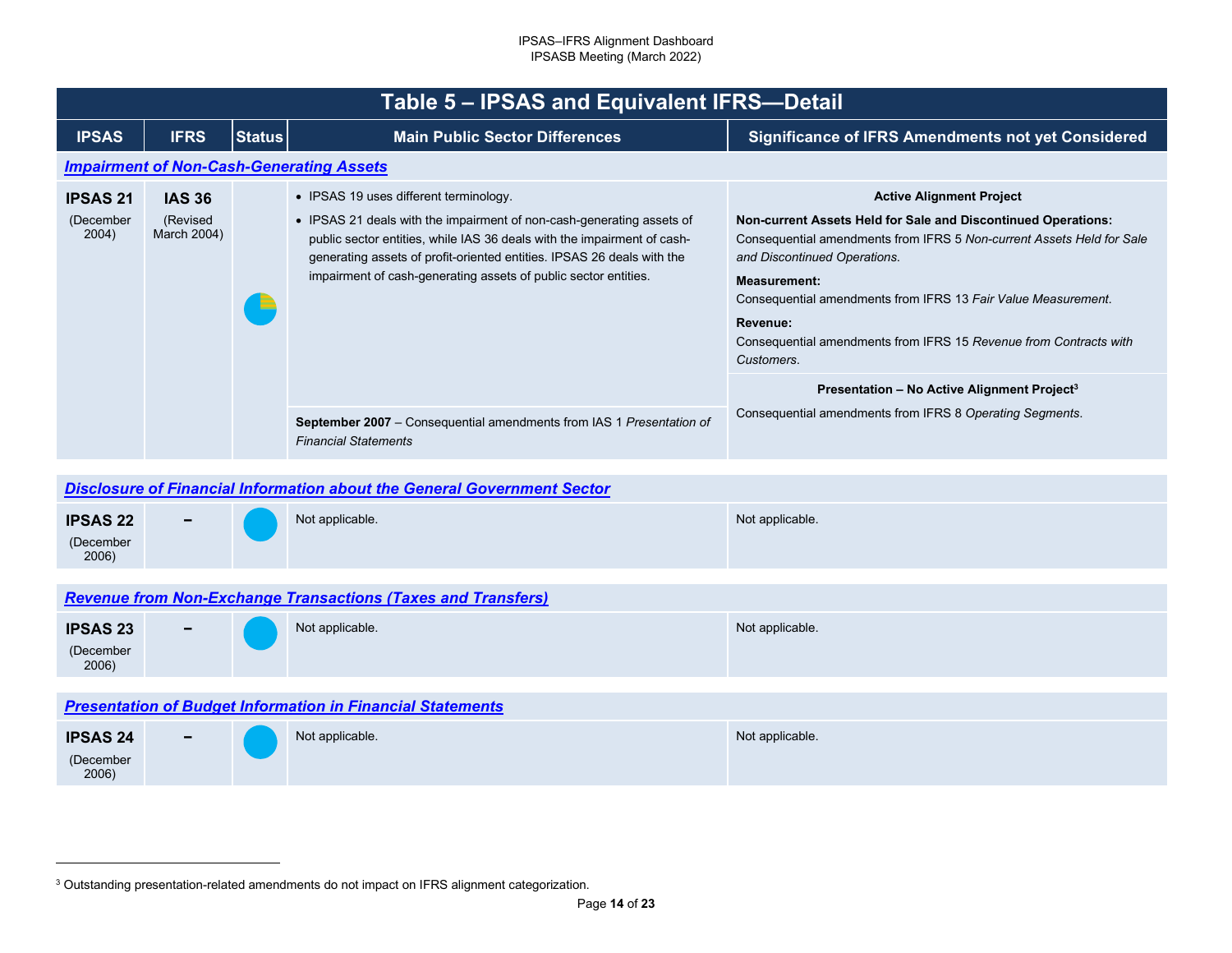<span id="page-14-2"></span><span id="page-14-1"></span><span id="page-14-0"></span>

|                                       | Table 5 - IPSAS and Equivalent IFRS-Detail     |               |                                                                                                                                                                                                                                                                                                                                                                                                                             |                                                                                                                                                                                                                                                                                                                                                                                                  |  |  |  |
|---------------------------------------|------------------------------------------------|---------------|-----------------------------------------------------------------------------------------------------------------------------------------------------------------------------------------------------------------------------------------------------------------------------------------------------------------------------------------------------------------------------------------------------------------------------|--------------------------------------------------------------------------------------------------------------------------------------------------------------------------------------------------------------------------------------------------------------------------------------------------------------------------------------------------------------------------------------------------|--|--|--|
| <b>IPSAS</b>                          | <b>IFRS</b>                                    | <b>Status</b> | <b>Main Public Sector Differences</b>                                                                                                                                                                                                                                                                                                                                                                                       | <b>Significance of IFRS Amendments not yet Considered</b>                                                                                                                                                                                                                                                                                                                                        |  |  |  |
|                                       | <b>Impairment of Cash-Generating Assets</b>    |               |                                                                                                                                                                                                                                                                                                                                                                                                                             |                                                                                                                                                                                                                                                                                                                                                                                                  |  |  |  |
| <b>IPSAS 26</b><br>(February<br>2008) | <b>IAS 36</b><br>(Revised<br>March 2004)       |               | • IPSAS 26 uses different terminology.<br>• In IPSAS 26, a forced sale is not a reflection of fair value less costs to sell.<br>• IPSAS 26 includes requirements and guidance dealing with the<br>redesignation of assets from cash-generating to non-cash-generating and<br>non-cash-generating to cash-generating.<br>September 2007 - Consequential amendments from IAS 1 Presentation of<br><b>Financial Statements</b> | <b>Active Alignment Project</b><br>Non-current Assets Held for Sale and Discontinued Operations:<br>Consequential amendments from IFRS 5 Non-current Assets Held for Sale<br>and Discontinued Operations.<br><b>Measurement:</b><br>Consequential amendments from IFRS 13 Fair Value Measurement.<br>Revenue:<br>Consequential amendments from IFRS 15 Revenue from Contracts with<br>Customers. |  |  |  |
|                                       |                                                |               |                                                                                                                                                                                                                                                                                                                                                                                                                             | Presentation - No Active Alignment Project <sup>4</sup><br>Consequential amendments from IFRS 8 Operating Segments.                                                                                                                                                                                                                                                                              |  |  |  |
|                                       |                                                |               |                                                                                                                                                                                                                                                                                                                                                                                                                             |                                                                                                                                                                                                                                                                                                                                                                                                  |  |  |  |
| <b>Agriculture</b>                    |                                                |               |                                                                                                                                                                                                                                                                                                                                                                                                                             |                                                                                                                                                                                                                                                                                                                                                                                                  |  |  |  |
| <b>IPSAS 27</b><br>(December<br>2009) | <b>IAS 41</b><br>(Amended<br>December<br>2008) |               | • IPSAS 27 uses different terminology.<br>• The definition of "agricultural activity includes transactions for the<br>distribution of biological assets at no charge or for nominal amount.<br>• The scope section clarifies that biological assets held for the provision or<br>supply of services are not addressed in this Standard.                                                                                     | <b>Active Alignment Project</b><br><b>Measurement:</b><br>Consequential amendments from IFRS 13 Fair Value Measurement.<br>May 2020 - Annual Improvements to IFRS® Standards 2018-2020                                                                                                                                                                                                           |  |  |  |
|                                       |                                                |               | • IPSAS 27 contains requirements for the measurement at initial<br>recognition, and at each reporting date, of biological assets acquired<br>through a non-exchange transaction.                                                                                                                                                                                                                                            | No Active Alignment Project<br>N/A                                                                                                                                                                                                                                                                                                                                                               |  |  |  |
|                                       |                                                |               | 4 Outstanding presentation-related amendments do not impact on IFRS alignment categorization.                                                                                                                                                                                                                                                                                                                               |                                                                                                                                                                                                                                                                                                                                                                                                  |  |  |  |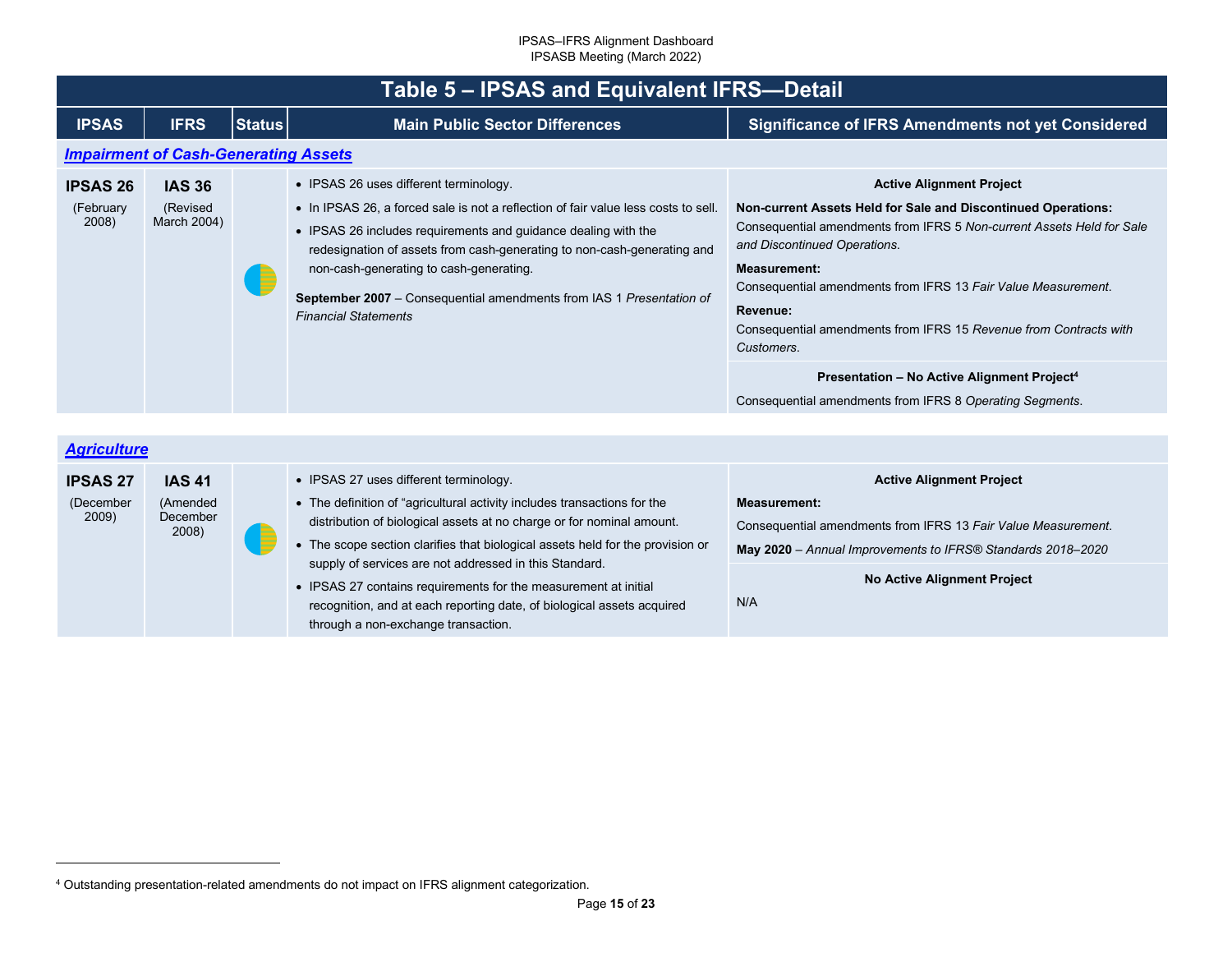<span id="page-15-1"></span><span id="page-15-0"></span>

|                                       | Table 5 - IPSAS and Equivalent IFRS-Detail                                                                   |               |                                                                                                                                                                                                                                                                                                                                                                                 |                                                                                                                                                                                                                                                       |  |  |  |
|---------------------------------------|--------------------------------------------------------------------------------------------------------------|---------------|---------------------------------------------------------------------------------------------------------------------------------------------------------------------------------------------------------------------------------------------------------------------------------------------------------------------------------------------------------------------------------|-------------------------------------------------------------------------------------------------------------------------------------------------------------------------------------------------------------------------------------------------------|--|--|--|
| <b>IPSAS</b>                          | <b>IFRS</b>                                                                                                  | <b>Status</b> | <b>Main Public Sector Differences</b>                                                                                                                                                                                                                                                                                                                                           | <b>Significance of IFRS Amendments not yet Considered</b>                                                                                                                                                                                             |  |  |  |
|                                       | <b>Financial Instruments: Presentation</b>                                                                   |               |                                                                                                                                                                                                                                                                                                                                                                                 |                                                                                                                                                                                                                                                       |  |  |  |
| <b>IPSAS 28</b><br>(January)<br>2010) | <b>IAS 32</b><br>(Amended<br>up to<br>December<br>2008)<br><b>IFRIC 2</b><br>(Amended<br>up to July<br>2014) | Æ             | • IPSAS 28 uses different terminology.<br>• IPSAS 28 contains additional Application Guidance on when assets and<br>liabilities arising from non-exchange revenue transactions are financial<br>assets or financial liabilities.<br>• IPSAS 28 contains additional Application Guidance dealing with the<br>identification of arrangements that are, in substance, contractual. | <b>Active Alignment Project</b><br><b>Measurement:</b><br>Consequential amendments from IFRS 13 Fair Value Measurement.<br>Revenue:<br>Consequential amendments from IFRS 15 Revenue from Contracts with<br>Customers.<br>No Active Alignment Project |  |  |  |
|                                       |                                                                                                              |               | <b>September 2007</b> – Consequential amendments from IAS 1 Presentation of<br><b>Financial Statements</b><br><b>June 2011</b> – Consequential amendments Presentation of Items of Other<br>Comprehensive Income (Amendments to IAS 1)                                                                                                                                          | N/A                                                                                                                                                                                                                                                   |  |  |  |

## *[Financial Instruments: Recognition and Measurement](#page-2-23)*

| <b>IPSAS 29</b>    | <b>IAS 39</b>                                                         |   | • IPSAS 29 uses different terminology.                                                                                                                                                                                                                                                                                                                                         | <b>Active Alignment Project</b>                                                                                                                                                     |
|--------------------|-----------------------------------------------------------------------|---|--------------------------------------------------------------------------------------------------------------------------------------------------------------------------------------------------------------------------------------------------------------------------------------------------------------------------------------------------------------------------------|-------------------------------------------------------------------------------------------------------------------------------------------------------------------------------------|
| (January)<br>2010) | (Amended<br>up to<br>December<br>2008)<br><b>IFRIC 16</b><br>(Amended | E | • IPSAS 29 contains additional application guidance to deal with<br>concessionary loans and financial guarantee contracts entered into at nil<br>or nominal consideration.<br>• Principles from IFRIC 9, Reassessment of Embedded Derivatives and<br>IFRIC 16 Hedges of a Net Investment in a Foreign Operation have been<br>included as authoritative appendices to IPSAS 29. | <b>Measurement:</b><br>Consequential amendments from IFRS 13 Fair Value Measurement.<br>Revenue:<br>Consequential amendments from IFRS 15 Revenue from Contracts with<br>Customers. |
|                    | up to May<br>2011)                                                    |   |                                                                                                                                                                                                                                                                                                                                                                                | <b>No Active Alignment Project</b>                                                                                                                                                  |
|                    |                                                                       |   | September 2007 - Consequential amendments from IAS 1 Presentation of<br><b>Financial Statements</b>                                                                                                                                                                                                                                                                            | N/A                                                                                                                                                                                 |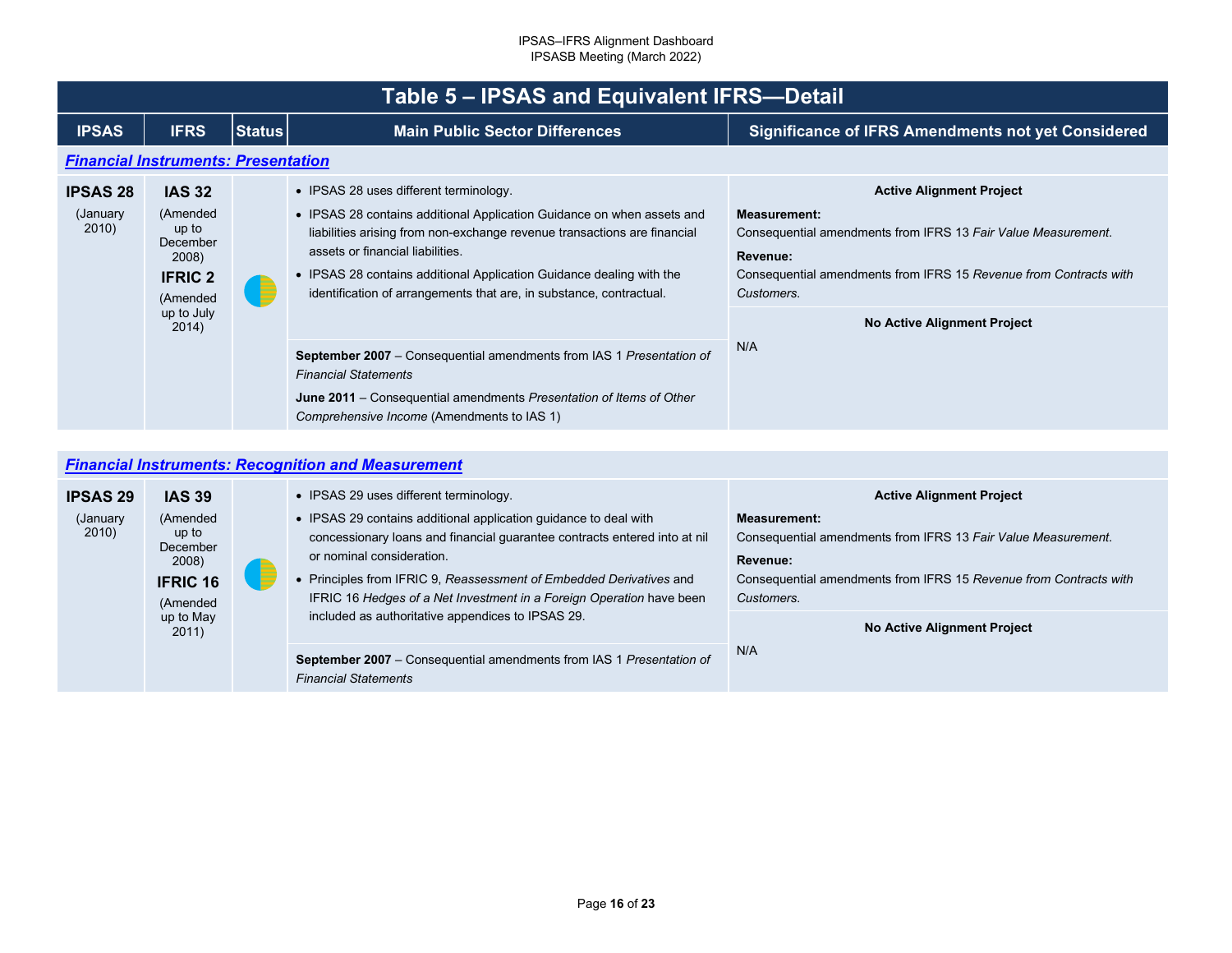<span id="page-16-2"></span><span id="page-16-1"></span><span id="page-16-0"></span>

|                                      | Table 5 - IPSAS and Equivalent IFRS-Detail                                                            |               |                                                                                                                                                                                                                                                                                                                                                                                                                                                                           |                                                                                                                                                                                                                                                                                                                   |  |  |
|--------------------------------------|-------------------------------------------------------------------------------------------------------|---------------|---------------------------------------------------------------------------------------------------------------------------------------------------------------------------------------------------------------------------------------------------------------------------------------------------------------------------------------------------------------------------------------------------------------------------------------------------------------------------|-------------------------------------------------------------------------------------------------------------------------------------------------------------------------------------------------------------------------------------------------------------------------------------------------------------------|--|--|
| <b>IPSAS</b>                         | <b>IFRS</b>                                                                                           | <b>Status</b> | <b>Main Public Sector Differences</b>                                                                                                                                                                                                                                                                                                                                                                                                                                     | <b>Significance of IFRS Amendments not yet Considered</b>                                                                                                                                                                                                                                                         |  |  |
|                                      | <b>Financial Instruments: Disclosure</b>                                                              |               |                                                                                                                                                                                                                                                                                                                                                                                                                                                                           |                                                                                                                                                                                                                                                                                                                   |  |  |
| <b>IPSAS 30</b><br>(January<br>2010) | <b>IFRS7</b><br>(Amended<br>up to April<br>2009)                                                      |               | • IPSAS 30 uses different terminology.<br>• IPSAS 30 contains requirements related to concessionary loans.<br>September 2007 - Consequential amendments from IAS 1 Presentation of<br><b>Financial Statements</b><br>June 2011 - Consequential amendments from Presentation of Items of<br>Other Comprehensive Income (Amendments to IAS 1)<br><b>December 2014</b> – Consequential amendments from Disclosure Initiative                                                 | <b>Active Alignment Project</b><br><b>Measurement:</b><br>Consequential amendments from IFRS 13 Fair Value Measurement.<br><b>Improvements to IPSAS:</b><br><b>February 2021 – Disclosure of Accounting Policies (Amendments to IAS 1</b><br>and IFRS Practice Statement 2)<br><b>No Active Alignment Project</b> |  |  |
|                                      |                                                                                                       |               | (Amendments to IAS 1)                                                                                                                                                                                                                                                                                                                                                                                                                                                     | N/A                                                                                                                                                                                                                                                                                                               |  |  |
| <b>Intangible Assets</b>             |                                                                                                       |               |                                                                                                                                                                                                                                                                                                                                                                                                                                                                           |                                                                                                                                                                                                                                                                                                                   |  |  |
| <b>IPSAS 31</b><br>(January<br>2010) | <b>IAS 38</b><br>(Amended<br>up to<br>December<br>2008)<br><b>SIC 32</b><br>(Issued in<br>March 2002) |               | • IPSAS 31 uses different terminology.<br>• IPSAS 31 includes a scope exclusion for the powers and rights conferred<br>by legislation, a constitution, or by equivalent means.<br>• IPSAS 31 does not require or prohibit the recognition of intangible<br>heritage assets.<br>March 2007 - Consequential amendments from Revised IAS 23 Borrowing<br>Costs<br><b>September 2007</b> – Consequential amendments from IAS 1 Presentation of<br><b>Financial Statements</b> | <b>Active Alignment Project</b><br><b>Measurement:</b><br>Consequential amendments from IFRS 13 Fair Value Measurement.<br>Revenue:<br>Consequential amendments from IFRS 15 Revenue from Contracts with<br>Customers.<br><b>No Active Alignment Project</b><br>N/A                                               |  |  |
|                                      |                                                                                                       |               |                                                                                                                                                                                                                                                                                                                                                                                                                                                                           |                                                                                                                                                                                                                                                                                                                   |  |  |
|                                      |                                                                                                       |               | <b>Service Concession Arrangements: Grantor</b>                                                                                                                                                                                                                                                                                                                                                                                                                           |                                                                                                                                                                                                                                                                                                                   |  |  |
| IDCAC 22                             | <b>IEDIC 12</b>                                                                                       |               | $\bullet$ IPSAS 33 uses different terminology                                                                                                                                                                                                                                                                                                                                                                                                                             | Active Alianment Project                                                                                                                                                                                                                                                                                          |  |  |

| <b>IPSAS 32</b>   | <b>IFRIC 12,</b>                                                    |   | • IPSAS 33 uses different terminology.                                                                           | <b>Active Alignment Project</b>                                                                                                                                                     |
|-------------------|---------------------------------------------------------------------|---|------------------------------------------------------------------------------------------------------------------|-------------------------------------------------------------------------------------------------------------------------------------------------------------------------------------|
| (October<br>2011) | (Amended<br>up to<br>November<br>2013)<br><b>SIC 29</b><br>(Amended | ▝ | • IPSAS 32 is applied to the grantor and IFRIC 12 Service Concession<br>Arrangements is applied to the operator. | <b>Measurement:</b><br>Consequential amendments from IFRS 13 Fair Value Measurement.<br>Revenue:<br>Consequential amendments from IFRS 15 Revenue from Contracts with<br>Customers. |
|                   | up to<br>November<br>2006)                                          |   |                                                                                                                  | No Active Alignment Project<br>N/A                                                                                                                                                  |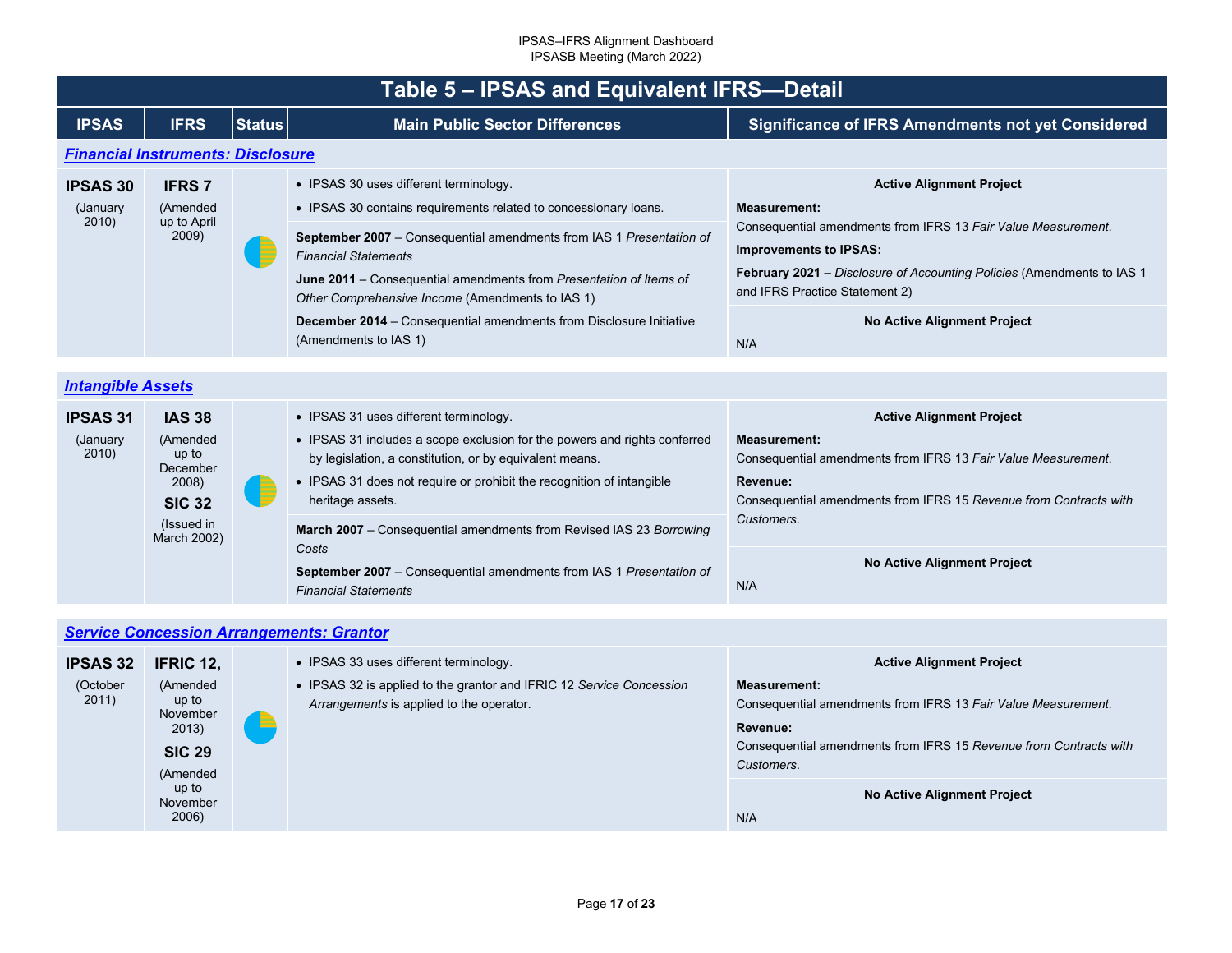<span id="page-17-2"></span><span id="page-17-1"></span><span id="page-17-0"></span>

|                                       | Table 5 – IPSAS and Equivalent IFRS-Detail       |               |                                                                                                                                                                                                                                                                                                                                                                                                                                                  |                                                                                                                                                                                                                                                                                                                       |  |  |  |
|---------------------------------------|--------------------------------------------------|---------------|--------------------------------------------------------------------------------------------------------------------------------------------------------------------------------------------------------------------------------------------------------------------------------------------------------------------------------------------------------------------------------------------------------------------------------------------------|-----------------------------------------------------------------------------------------------------------------------------------------------------------------------------------------------------------------------------------------------------------------------------------------------------------------------|--|--|--|
| <b>IPSAS</b>                          | <b>IFRS</b>                                      | <b>Status</b> | <b>Main Public Sector Differences</b>                                                                                                                                                                                                                                                                                                                                                                                                            | <b>Significance of IFRS Amendments not yet Considered</b>                                                                                                                                                                                                                                                             |  |  |  |
|                                       |                                                  |               | <b>First-time Adoption of Accrual Basis IPSASs</b>                                                                                                                                                                                                                                                                                                                                                                                               |                                                                                                                                                                                                                                                                                                                       |  |  |  |
| <b>IPSAS 33</b><br>(January)<br>2015) | <b>IFRS 1</b><br>(Amended<br>up to June<br>2017) |               | • IPSAS 33 uses different terminology.<br>• IPSAS 33 has different structure and requirements compared to IFRS 1.<br><b>March 2007</b> – Consequential amendments from Revised IAS 23 Borrowing<br>Costs<br><b>September 2007</b> – Consequential amendments from IAS 1 Presentation of<br><b>Financial Statements</b><br>June 2011 – Consequential amendments from Presentation of Items of<br>Other Comprehensive Income (Amendments to IAS 1) | <b>Active Alignment Project</b><br>Revenue:<br>Consequential amendments from IFRS 15 Revenue from Contracts with<br>Customers.<br><b>Improvements to IPSAS:</b><br>May 2021 – Deferred Tax related to Assets and Liabilities arising from a<br><b>Single Transaction</b><br><b>No Active Alignment Project</b><br>N/A |  |  |  |

|                                      | <b>Separate Financial Statements</b>                    |  |                                                                                                                                                                                                                            |                |  |
|--------------------------------------|---------------------------------------------------------|--|----------------------------------------------------------------------------------------------------------------------------------------------------------------------------------------------------------------------------|----------------|--|
| <b>IPSAS 34</b><br>(January<br>2015) | <b>IAS 27</b><br>(Amended<br>up to<br>December<br>2014) |  | • IPSAS 34 uses different terminology.<br>• IPSAS 34 contains specific requirements for a controlling entity that is not<br>itself an investment entity, but which has an investment in a controlled<br>investment entity. | Fully updated. |  |

| <b>IPSAS 35</b>   | <b>IFRS 10</b>                         | • IPSAS 35 uses different terminology.                                                                                                                                                                                                                              | Fully updated. |
|-------------------|----------------------------------------|---------------------------------------------------------------------------------------------------------------------------------------------------------------------------------------------------------------------------------------------------------------------|----------------|
| (January<br>2015) | (Amended<br>up to<br>December<br>2014) | • IPSAS 35 defines the term "binding arrangement".<br>• IPSAS 35 contains more guidance on non-financial benefits.<br>• IPSAS 35 does not require that a controlling entity, that is not itself an<br>investment entity, shall consolidate all controlled entities. |                |
|                   |                                        |                                                                                                                                                                                                                                                                     |                |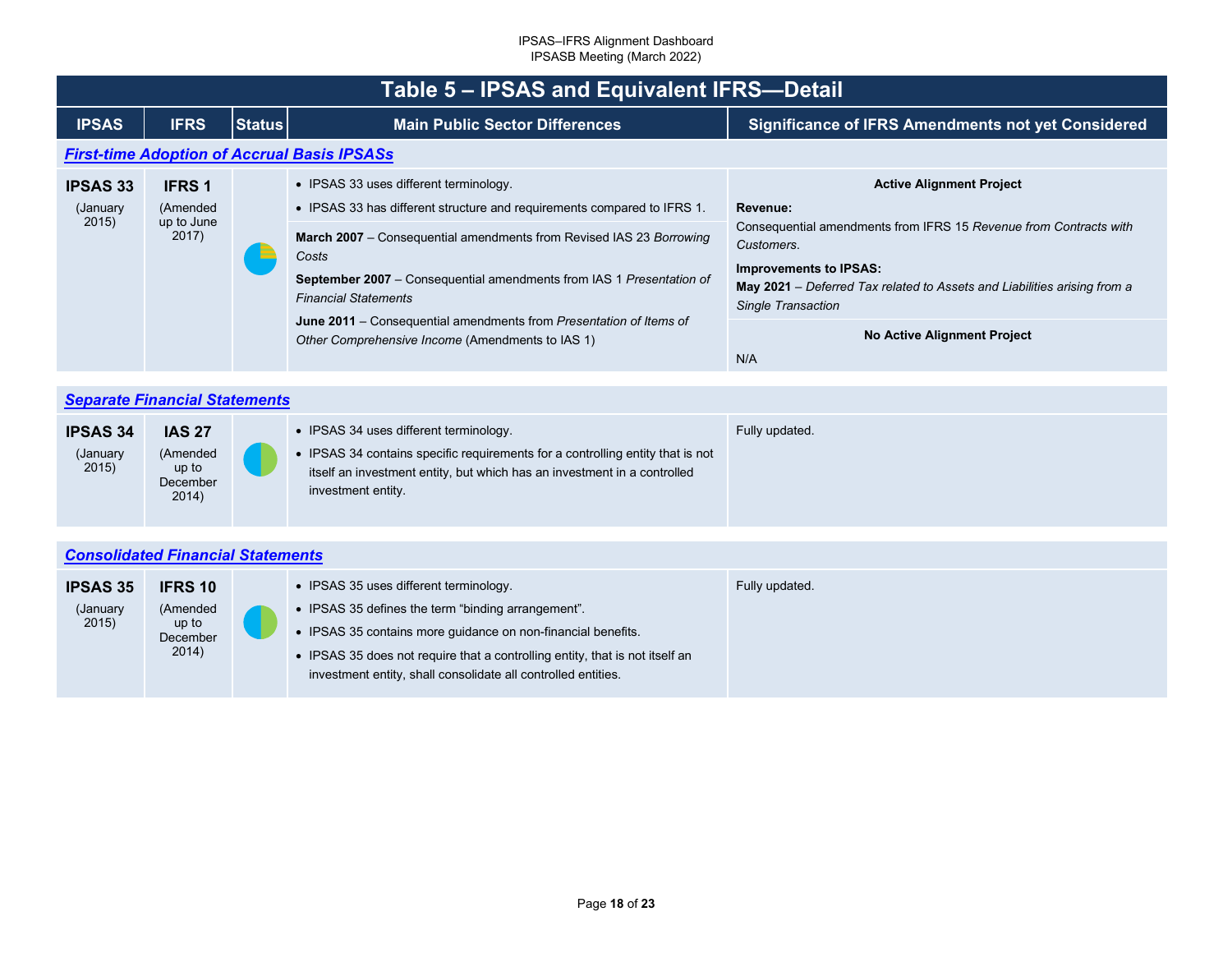<span id="page-18-2"></span><span id="page-18-1"></span><span id="page-18-0"></span>

|                                      | Table 5 - IPSAS and Equivalent IFRS-Detail              |               |                                                                                                                                                                                                                                                                                                                                                                                                                                                                                                                                                                                                                                                                    |                                                           |  |  |
|--------------------------------------|---------------------------------------------------------|---------------|--------------------------------------------------------------------------------------------------------------------------------------------------------------------------------------------------------------------------------------------------------------------------------------------------------------------------------------------------------------------------------------------------------------------------------------------------------------------------------------------------------------------------------------------------------------------------------------------------------------------------------------------------------------------|-----------------------------------------------------------|--|--|
| <b>IPSAS</b>                         | <b>IFRS</b>                                             | <b>Status</b> | <b>Main Public Sector Differences</b>                                                                                                                                                                                                                                                                                                                                                                                                                                                                                                                                                                                                                              | <b>Significance of IFRS Amendments not yet Considered</b> |  |  |
|                                      |                                                         |               | <b>Investments in Associates and Joint Ventures</b>                                                                                                                                                                                                                                                                                                                                                                                                                                                                                                                                                                                                                |                                                           |  |  |
| <b>IPSAS 36</b><br>(January<br>2015) | <b>IAS 28</b><br>(Amended<br>up to<br>December<br>2014) |               | • IPSAS 36 uses different terminology.<br>• IPSAS 36 applies to all investments where the investor has a quantifiable<br>ownership interest. IAS 28 (Amended in 2011) does not contain a similar<br>requirement.<br>• Where an entity is precluded by IPSAS 29 from measuring the retained<br>interest in a former associate or joint venture at fair value, IPSAS 36<br>permits an entity to use carrying amount as the cost on initial recognition<br>of the financial asset.<br>September 2007 - Consequential amendments from IAS 1 Presentation of<br><b>Financial Statements</b><br>December 2016 - Annual Improvements to IFRS Standards 2014-2016<br>Cycle | Fully updated.                                            |  |  |
| <b>Joint Arrangements</b>            |                                                         |               |                                                                                                                                                                                                                                                                                                                                                                                                                                                                                                                                                                                                                                                                    |                                                           |  |  |
| <b>IPSAS 37</b><br>(January<br>2015) | IFRS 11<br>(Amended<br>up<br>December<br>2014)          |               | • IPSAS 37 uses different terminology.<br>• IPSAS 35 defines the term "binding arrangement".<br>• IPSAS 37 contains additional illustrative examples that reflect the public<br>sector context.                                                                                                                                                                                                                                                                                                                                                                                                                                                                    | Fully updated.                                            |  |  |
|                                      | <b>Disclosure of Interests in Other Entities</b>        |               |                                                                                                                                                                                                                                                                                                                                                                                                                                                                                                                                                                                                                                                                    |                                                           |  |  |
| <b>IPSAS 38</b><br>(January<br>2015) | <b>IFRS 12</b><br>(Amended<br>up<br>December<br>2014)   |               | • IPSAS 38 uses different terminology.<br>• The definition of a structured entity in IPSAS 38 acknowledges the<br>differing ways in which control may be obtained in the public sector.<br>• IPSAS 38 requires that a controlling entity that controls an investment<br>entity, and is not itself an investment entity, disclose information in respect                                                                                                                                                                                                                                                                                                            | Fully updated.                                            |  |  |

of unconsolidated investment entities.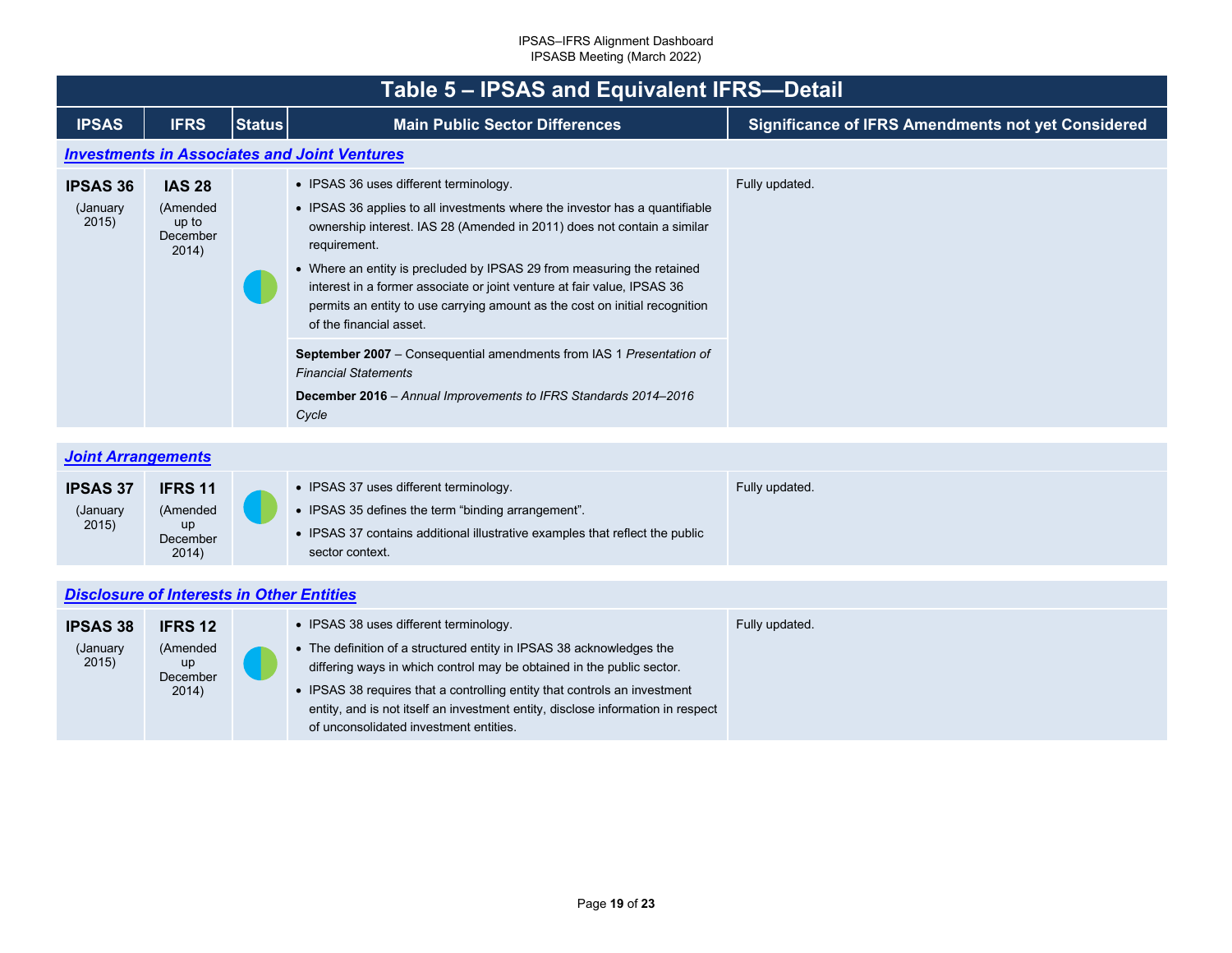<span id="page-19-1"></span><span id="page-19-0"></span>

|                                      | Table 5 - IPSAS and Equivalent IFRS-Detail              |               |                                                                                                                                                                                                                                                                                                             |                                                                                                                                                                                                                                                                                                                                                                                                                   |  |  |
|--------------------------------------|---------------------------------------------------------|---------------|-------------------------------------------------------------------------------------------------------------------------------------------------------------------------------------------------------------------------------------------------------------------------------------------------------------|-------------------------------------------------------------------------------------------------------------------------------------------------------------------------------------------------------------------------------------------------------------------------------------------------------------------------------------------------------------------------------------------------------------------|--|--|
| <b>IPSAS</b>                         | <b>IFRS</b>                                             | <b>Status</b> | <b>Main Public Sector Differences</b>                                                                                                                                                                                                                                                                       | <b>Significance of IFRS Amendments not yet Considered</b>                                                                                                                                                                                                                                                                                                                                                         |  |  |
| <b>Employee Benefits</b>             |                                                         |               |                                                                                                                                                                                                                                                                                                             |                                                                                                                                                                                                                                                                                                                                                                                                                   |  |  |
| <b>IPSAS 39</b><br>(July 2016)       | <b>IAS 19</b><br>(Amended<br>up<br>December<br>2015)    |               | • IPSAS 39 uses different terminology.<br>• IPSAS 39 contains additional guidance on public sector bonus plans.<br>• In IPSAS 39 entities apply a rate that reflects the time value of money.<br><b>September 2007</b> – Consequential amendments from IAS 1 Presentation of<br><b>Financial Statements</b> | Fully updated.                                                                                                                                                                                                                                                                                                                                                                                                    |  |  |
|                                      |                                                         |               |                                                                                                                                                                                                                                                                                                             |                                                                                                                                                                                                                                                                                                                                                                                                                   |  |  |
|                                      | <b>Public Sector Combinations</b>                       |               |                                                                                                                                                                                                                                                                                                             |                                                                                                                                                                                                                                                                                                                                                                                                                   |  |  |
| <b>IPSAS 40</b><br>(January<br>2017) | <b>IFRS 3</b><br>(Amended<br>up to<br>December<br>2015) |               | • IPSAS 40 uses different terminology and has a different structure and<br>scope.<br>• IPSAS 40 classifies certain combinations as amalgamations.<br>• IPSAS 40 contains additional guidance on public sector specific<br>transactions, for example tax forgiveness.                                        | <b>Active Alignment Project</b><br><b>Conceptual Framework-Limited Scope Update:</b><br>Consequential amendments from Conceptual Framework-Limited Scope<br>Update (definition of liability).<br>May 2020 – Reference to the Conceptual Framework<br>(Amendments to IFRS 3)<br>Improvements to IPSAS or Narrow Scope Amendments to IPSAS<br><b>October 2018</b> – Definition of a Business (Amendments to IFRS 3) |  |  |
|                                      |                                                         |               |                                                                                                                                                                                                                                                                                                             | <b>No Active Alignment Project</b><br>N/A                                                                                                                                                                                                                                                                                                                                                                         |  |  |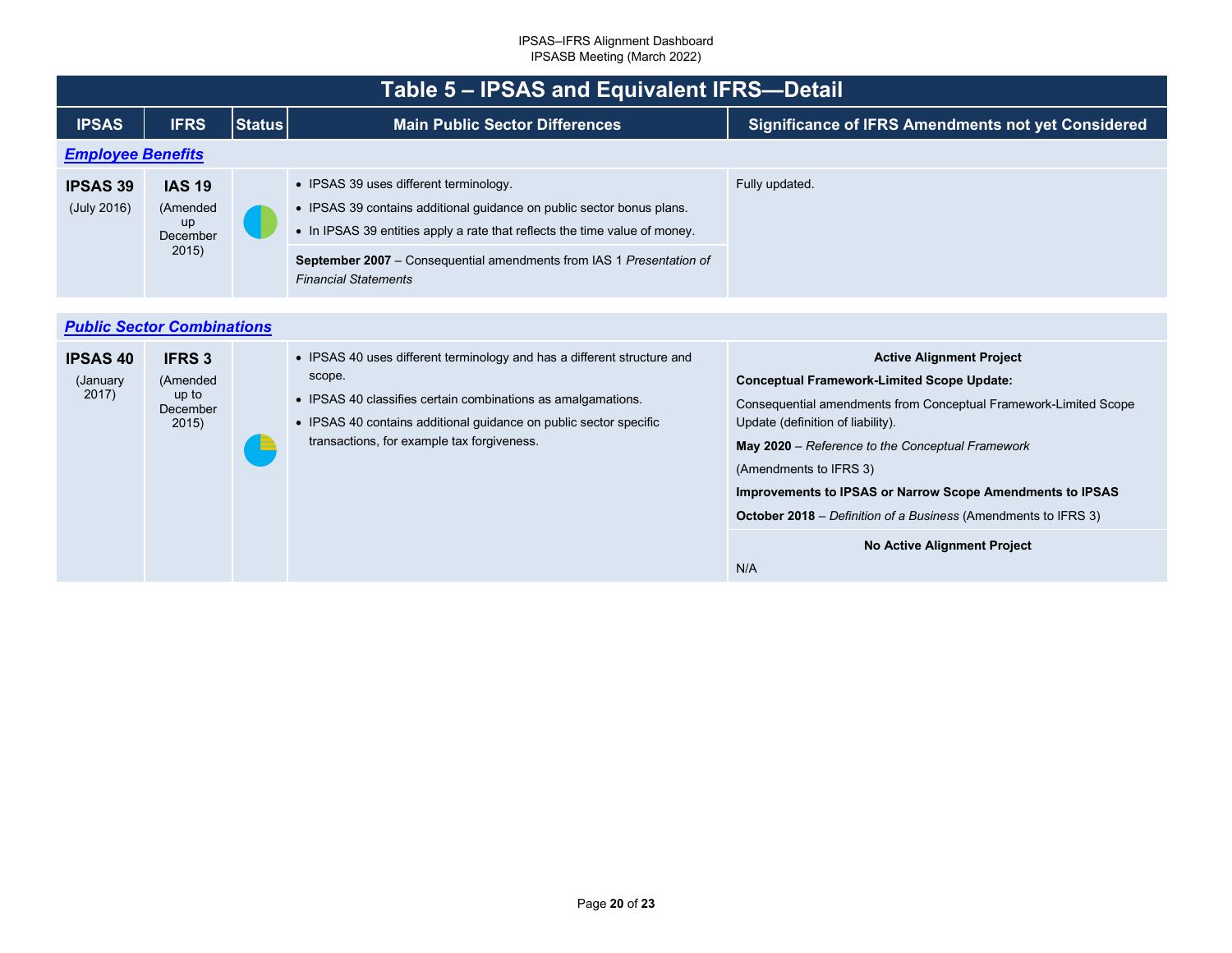<span id="page-20-2"></span><span id="page-20-1"></span><span id="page-20-0"></span>

| Table 5 - IPSAS and Equivalent IFRS-Detail |                                                                                                                                                                      |               |                                                                                                                                                                                                                                                                                                                                                                                                                                                                                                                                                                                                                                                                                                                                                                                                                                                                                                                                                                                                                                                                                            |                                                                                                                                                                                                                                                                                                                             |  |
|--------------------------------------------|----------------------------------------------------------------------------------------------------------------------------------------------------------------------|---------------|--------------------------------------------------------------------------------------------------------------------------------------------------------------------------------------------------------------------------------------------------------------------------------------------------------------------------------------------------------------------------------------------------------------------------------------------------------------------------------------------------------------------------------------------------------------------------------------------------------------------------------------------------------------------------------------------------------------------------------------------------------------------------------------------------------------------------------------------------------------------------------------------------------------------------------------------------------------------------------------------------------------------------------------------------------------------------------------------|-----------------------------------------------------------------------------------------------------------------------------------------------------------------------------------------------------------------------------------------------------------------------------------------------------------------------------|--|
| <b>IPSAS</b>                               | <b>IFRS</b>                                                                                                                                                          | <b>Status</b> | <b>Main Public Sector Differences</b>                                                                                                                                                                                                                                                                                                                                                                                                                                                                                                                                                                                                                                                                                                                                                                                                                                                                                                                                                                                                                                                      | <b>Significance of IFRS Amendments not yet Considered</b>                                                                                                                                                                                                                                                                   |  |
|                                            | <b>Financial Instruments</b>                                                                                                                                         |               |                                                                                                                                                                                                                                                                                                                                                                                                                                                                                                                                                                                                                                                                                                                                                                                                                                                                                                                                                                                                                                                                                            |                                                                                                                                                                                                                                                                                                                             |  |
| <b>IPSAS41</b><br>(July 2018)              | <b>IFRS 9</b><br>(Amended<br>up to<br>December<br>2015)<br><b>IFRIC 16</b><br>(Amended<br>up to July<br>2014)<br><b>IFRIC 19</b><br>(Amended<br>up to March<br>2018) | E             | • IPSAS 41 contains additional application guidance to deal with<br>concessionary loans, financial guarantee contracts entered into at nil or<br>nominal consideration, equity instruments arising from non-exchange<br>transactions and fair value measurement.<br>• In certain instances, IPSAS 41 uses different terminology from IFRS 9.<br>The most significant examples are the use of the terms "statement of<br>financial performance" and "net assets/equity." The equivalent terms in<br>IFRS 9 are "statement of comprehensive income or separate income<br>statement (if presented)" and "equity."<br>• IPSAS 41 does not distinguish between "revenue" and "income." IFRS 9<br>distinguishes between "revenue" and "income," with "income" having a<br>broader meaning than the term "revenue."<br>• Principles from IFRIC 16, Hedges of a Net Investment in a Foreign<br>Operation and IFRIC 18, Extinguishing Financial Liabilities with Equity<br>Instruments have been included as authoritative appendices to IPSAS 41.<br>The IASB issues IFRICs as separate documents. | <b>Active Alignment Project</b><br><b>Measurement:</b><br>May 2020 - Annual Improvements to IFRS® Standards 2018-2020<br>(Taxation cash flows)<br><b>Improvements to IPSAS:</b><br>December 2021 - Initial Application of IFRS 17 and IFRS 9-Comparative<br><b>Information</b><br><b>No Active Alignment Project</b><br>N/A |  |
| <b>Social Benefits</b>                     |                                                                                                                                                                      |               |                                                                                                                                                                                                                                                                                                                                                                                                                                                                                                                                                                                                                                                                                                                                                                                                                                                                                                                                                                                                                                                                                            |                                                                                                                                                                                                                                                                                                                             |  |
| <b>IPSAS 42</b><br>(January<br>2019)       |                                                                                                                                                                      |               | Not applicable.                                                                                                                                                                                                                                                                                                                                                                                                                                                                                                                                                                                                                                                                                                                                                                                                                                                                                                                                                                                                                                                                            | Not applicable.                                                                                                                                                                                                                                                                                                             |  |
| <b>Leases</b>                              |                                                                                                                                                                      |               |                                                                                                                                                                                                                                                                                                                                                                                                                                                                                                                                                                                                                                                                                                                                                                                                                                                                                                                                                                                                                                                                                            |                                                                                                                                                                                                                                                                                                                             |  |
| <b>IPSAS 43</b>                            | <b>IFRS 16</b>                                                                                                                                                       |               | • IPSAS 43 uses different terminology from IFRS 16. For example, IPSAS                                                                                                                                                                                                                                                                                                                                                                                                                                                                                                                                                                                                                                                                                                                                                                                                                                                                                                                                                                                                                     | <b>Active Alignment Project</b>                                                                                                                                                                                                                                                                                             |  |

| 2019                              |                                      |                                                                                                                                                                                                                                                                                                                                                                                                                                                                                                                                                                                                                |                                                                                                                                                                                                                                                                                                                                                                                                                                                                                                                                           |
|-----------------------------------|--------------------------------------|----------------------------------------------------------------------------------------------------------------------------------------------------------------------------------------------------------------------------------------------------------------------------------------------------------------------------------------------------------------------------------------------------------------------------------------------------------------------------------------------------------------------------------------------------------------------------------------------------------------|-------------------------------------------------------------------------------------------------------------------------------------------------------------------------------------------------------------------------------------------------------------------------------------------------------------------------------------------------------------------------------------------------------------------------------------------------------------------------------------------------------------------------------------------|
| eases                             |                                      |                                                                                                                                                                                                                                                                                                                                                                                                                                                                                                                                                                                                                |                                                                                                                                                                                                                                                                                                                                                                                                                                                                                                                                           |
| <b>SAS43</b><br>(January<br>2022) | <b>IFRS 16</b><br>(January)<br>2016) | • IPSAS 43 uses different terminology from IFRS 16. For example, IPSAS<br>43 uses the terms "revenue", "operation", "accumulated<br>surpluses/(deficits)" and "segment", while IFRS 16 uses the terms<br>"income", "business unit", "retained earnings" and "business segment',<br>respectively.<br>• IPSAS 43 refers to both "economic benefits" and "service potential", where<br>appropriate, in the section on identifying a lease, while IFRS 16 refers only<br>to "economic benefits".<br>• IPSAS 43 does not include specific requirements for manufacturer or<br>dealer lessors, whereas IFRS 16 does. | <b>Active Alignment Project</b><br>Non-significant IFRS Amendments not yet Considered<br>Non-current Assets Held for Sale and Discontinued Operations:<br>Consequential amendments from IFRS 5 Non-current Assets Held for Sale<br>and Discontinued Operations (reference update to new IPSAS on Non-<br>current Assets Held for Sale and Discontinued Operations).<br>Improvements to IPSAS:<br>August 2020 – Interest Rate Benchmark Reform—Phase 2 (Amendments to<br>IFRS 9, IAS 39, IFRS 7, IFRS 4 and IFRS 16) (practical expedient) |
|                                   |                                      |                                                                                                                                                                                                                                                                                                                                                                                                                                                                                                                                                                                                                | <b>No Active Alignment Project</b><br>N/A                                                                                                                                                                                                                                                                                                                                                                                                                                                                                                 |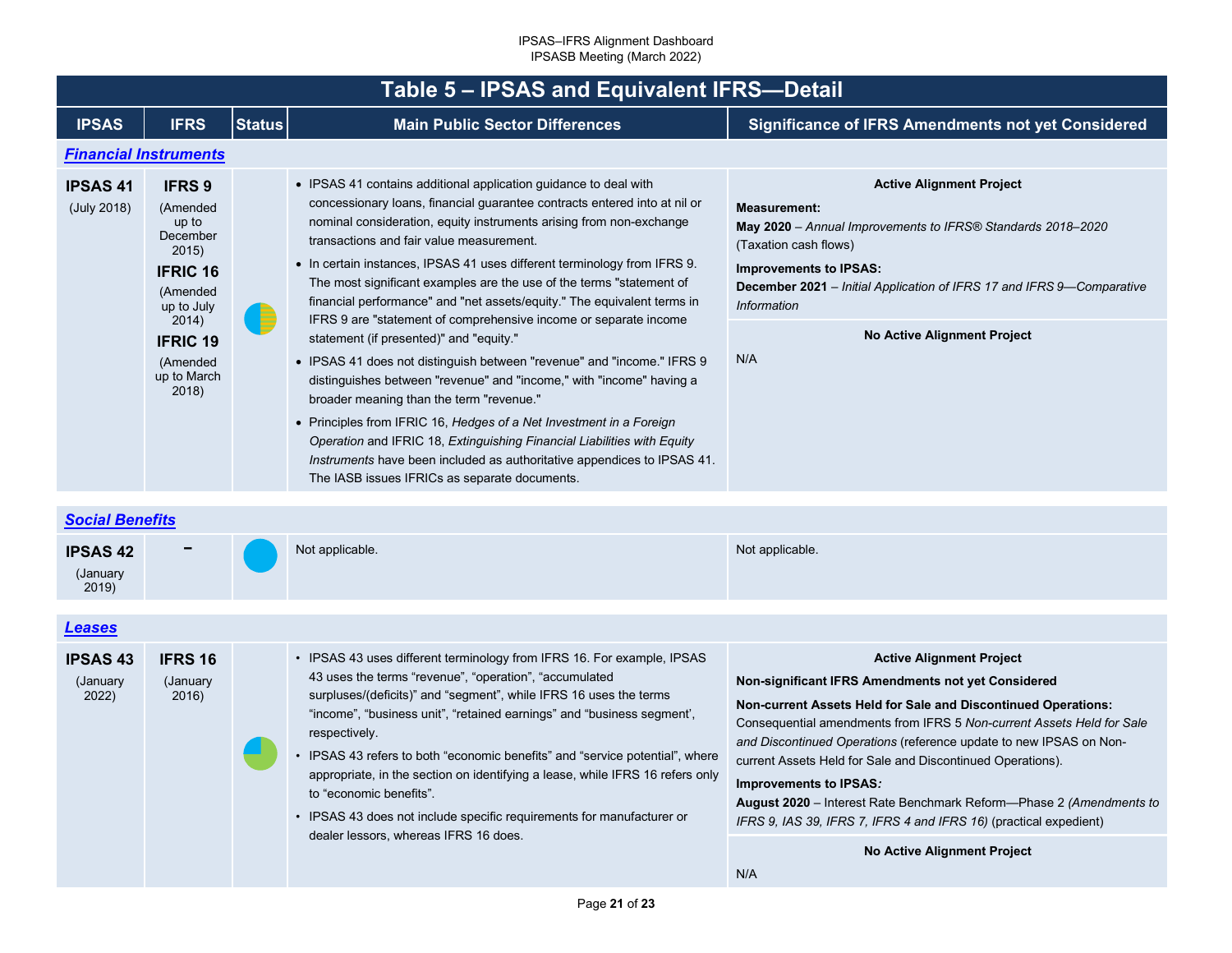<span id="page-21-0"></span>

| Table 5 – IPSAS and Equivalent IFRS-Detail                    |                          |               |                                       |                                                           |  |  |
|---------------------------------------------------------------|--------------------------|---------------|---------------------------------------|-----------------------------------------------------------|--|--|
| <b>IPSAS</b>                                                  | <b>IFRS</b>              | <b>Status</b> | <b>Main Public Sector Differences</b> | <b>Significance of IFRS Amendments not yet Considered</b> |  |  |
| <b>Financial Reporting under the Cash Basis of Accounting</b> |                          |               |                                       |                                                           |  |  |
| Cash<br><b>Basis</b><br><b>IPSAS</b><br>(November<br>2017)    | $\overline{\phantom{0}}$ |               | Not applicable.                       | Not applicable.                                           |  |  |